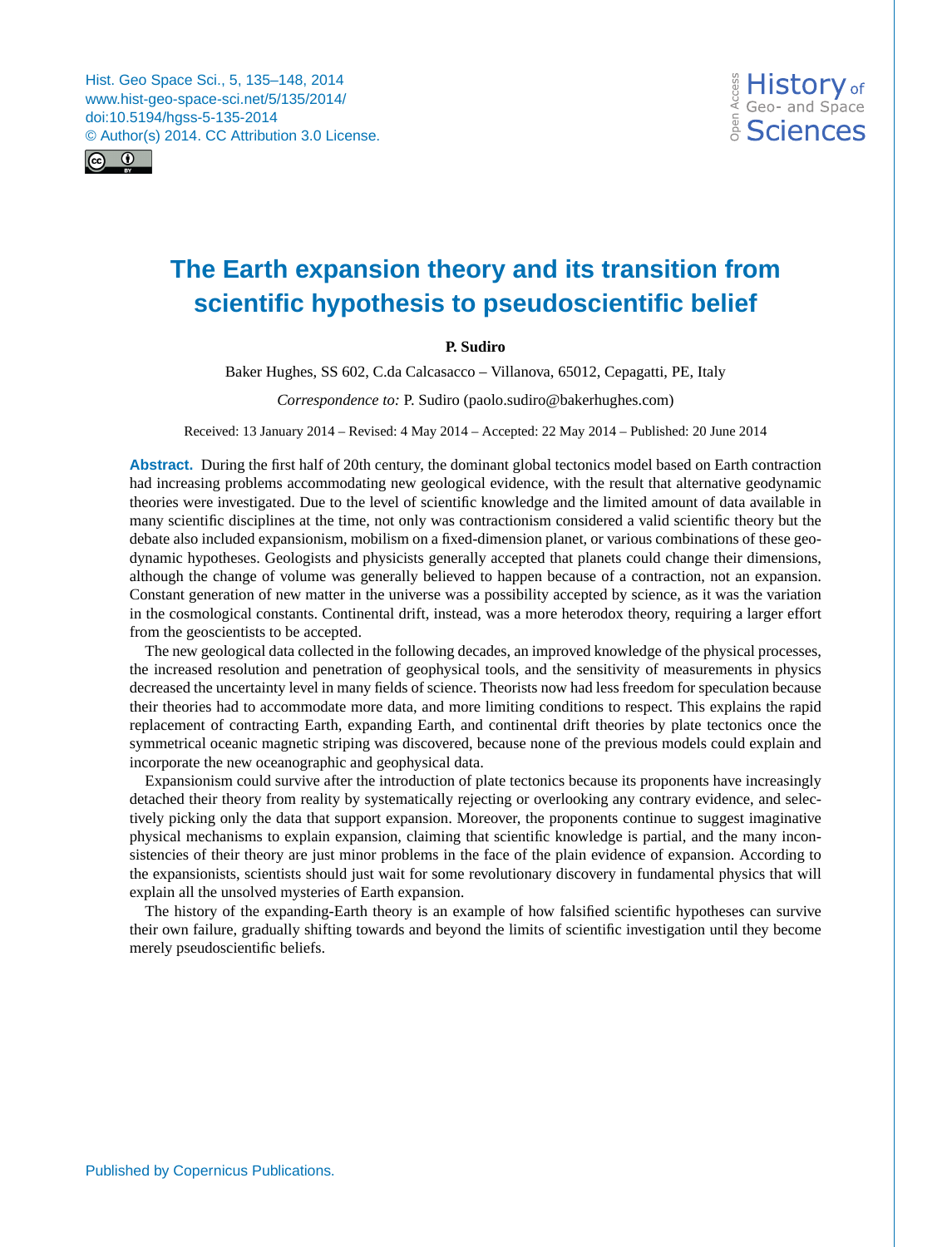# **1 Introduction**

At the beginning of 20th century, the contracting-Earth theory had been the dominant geodynamic model (Suess, 1904; Wilson, 1959; Billings, 1960) for more than 50 years (Dana, 1863), supported by authoritative scientists, and in line with the accepted ideas on the origin of the solar system (Kelvin, 1864). Planetary contraction was so deeply integrated in geologists' vision that mobilism appeared barely scientific (Simpson, 1943) and continental drift remained a marginal and largely controversial hypothesis for over 50 years (for a discussion on the subject, see Ruse, 1978; Hallam, 1983; Frankel, 1987; Oreskes, 1988).

Indeed, the experimental data available to geoscientists, especially those deriving from geophysical tools that could provide penetration and accuracy in the investigation of the planet, was very limited or non-existent; therefore any geodynamic hypothesis could only be largely speculative, although promising. Once new geophysical tools became available, integrated with an increasing amount of traditional geological information, the validity of Earth contraction started to be challenged. After the discovery of radioactivity, and that radioactive decay generated heat inside the planet, a slower cooling rate had to be assumed for our planet (Joly, 1909), implying that Earth was not contracting at all or the contraction was too small to generate the observed tectonic structures. Furthermore, the radiometric age determinations (Holmes, 1913; Badash, 1989) were essential in determining a reliable timeframe for the geological events that contributed to the undermining of the contraction theory (Stinner, 2002). Finally, paleomagnetic studies were showing that diverging apparent polar wandering paths on different continents confirmed the change of reciprocal continents' position through time (Runcorn, 1956; Carey, 1958; Collinson and Runcorn, 1960).

The problems faced by the contraction theory stimulated the investigation of alternative geodynamic models, including expanding Earth (Lindemann, 1927; Furon, 1935, 1941; Carey, 1958; Heezen, 1959; Wilson, 1960), pulsating Earth (Joly, 1908, 1925; Haarmann, 1930), and fixist–mobilist hybrids (Van Bemmelen, 1966). Although geologists were clearly open to new ideas, Ruse (1978), Hallam (1983), Frankel (1987) and Oreskes (1988) showed that the large majority of Earth scientists rejected mobilism and favored the fixist alternatives. It was only the discovery of the seafloor magnetic striping that finally led to the abandonment of fixist geodynamic models through the development of plate tectonics (Vine and Matthews, 1963; Wilson, 1963; Vine and Wilson, 1965; Vine, 1966; Dickson et al., 1968; Heirtzler et al., 1968). However, the new plate tectonics theory had only a superficial similarity with continental drift, because all previous mobilist and fixist geodynamic theories became obsolete after the revolutionary advances that occurred in geophysics occurred during the 1960s. Plate tectonics quickly became the fundamental framework for Earth sciences, considered valid at least since 3–3.5 Ga (Condie and Kröner, 2008; Næraa et al., 2012). In its more than 50 years of existence plate tectonics has amply proved its ability to explain within a single context the most diverse geological phenomena, and it is supported by a great deal of evidence.

However, expansionism has not vanished at all in the Earth sciences community. Expansionist papers have been published in scientific journals, and sessions at the 30th International Geological Congress, Beijing (Dickins, 1996; Hongzhen et al., 1997), 32nd International Geological Congress, Florence (Anonymous, 2004), and 34th International Geological Congress, Brisbane (Anonymous, 2012; Choi and Storetvedt, 2012a, b) were dedicated to the expanding-Earth theory. Earth expansion has been the subject of specific symposia organized by major scientific institutions (Carey, 1983a; McKenna, 1983; Scalera et al., 2012). Finally, the Earth expansion theory has found some credit among biogeographers (Ager, 1966; Glasby, 1999; McCarthy, 2003, 2005a, b, 2007; McCarthy et al., 2007) because of some intriguing biogeographic transpacific correlations.

# **2 The expanding-Earth theory before and after plate tectonics**

Like contractionism and continental drift, the expanding-Earth theory also has a long history, dating back to the 19th century; however, it remained a marginal idea until the beginning of the 20th century, when some geologists suggested the possibility of Earth expansion (Carey, 1975; Scalera, 2003a, b). While continental drift gained little consensus because of the scientists' problem in accepting planet-wide migration of continents (see Ruse, 1978; Hallam, 1983; Frankel, 1987; Oreskes, 1988), the expanding-Earth theory had the merit of explaining with a fixist model the evidence of ancient continental connections, suggesting that continents fragmented and dispersed not because of lateral displacement but because of radial expansion while the planet was inflating (Heezen, 1959). Indeed, because of the very schematic knowledge about the structure of the planet available at the time, there are some interesting parallels between Earth expansion and Wegener's theory. Wegener (1929) did not consider crustal subduction or mantle convection; he connected India to both Africa and Asia in his Paleozoic paleogeographic maps, and believed that continental crust floored the Tethys Sea. Moreover, some expansionists accepted, like Wegener (1929), that the Pacific Ocean was older than the Atlantic and Indian oceans, because they believed the planet expanded following a linear trend. Therefore, the images of Earth in expansionist and mobilist views were not so radically different at the time. This also explains the existence of mobilist–expansionist hybrid hypotheses and some geologists' shifts of opinion from mobilism to expansionism and vice versa (Carey, 1975, 1988).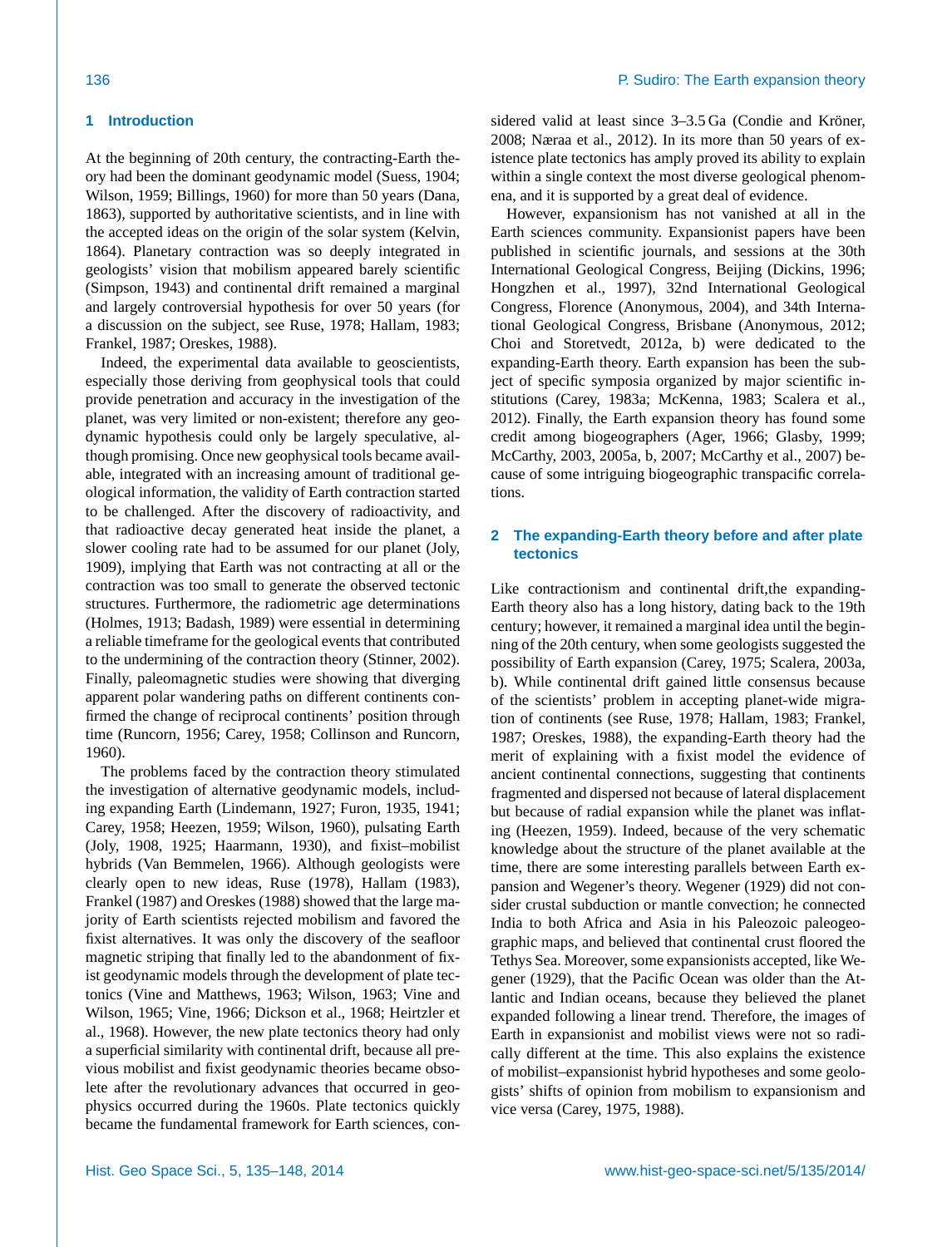The main argument for Earth expansion is the questionable claim that continental profiles have a perfect reciprocal fit on a smaller Earth, while mobilist reconstructions leave open gaps. To test this hypothesis, expansionists worked with tridimensional physical models of the planet, scaled at different sizes to verify the quality of the geometrical fit between continents on an increasingly small Earth (Carey, 1958, 1975; Creer, 1965; Barnett, 1969; Scalera, 2003b). The experimenters apparently failed to note that the process worked like a reversal of the contraction theory. Therefore, if the modern lithosphere had to adjust to a smaller Earth this would not just decrease intercontinental distances but also increase the deformation of the continents. What expansionists were also unable to provide was a valid mechanism increasing Earth's size, although the speculations of eminent astrophysicists and physicists provided some support to the possibility of planetary expansion. Hoyle (1948) proposed the steady-state cosmologic model, postulating the continuous creation of new matter in the universe, and Dirac (1937, 1938) published the large numbers hypothesis, which implied a change of the universal gravitational constant with time and the creation of new matter (Shneiderov, 1943; Jordan, 1966, 1973).

The discovery of the magnetic stripes on the bottom of the oceans was the crucial evidence that oceans were expanding, disproving the contraction theory, but expansionists could also present the initial, localized evidence of oceanic expansion as proof of planetary expansion. The persisting appeal of expansionist theories, or the difficulty to adopt mobilism, is confirmed by the several papers combining moderate expansion with limited drifting (Holmes, 1965; Hospers and Van Andel, 1967; Van Hilten, 1968; Owen, 1976; Steine, 1977) that were published during the transition years towards the widely accepted plate tectonics. However, improved and expanded geophysical data removed the reasons and uncertainties that initially motivated support for planetary expansion. Moreover, plate tectonics succeeded in integrating preexisting geodynamic hypotheses, like mantle convection (Holmes, 1929, 1931; Hess, 1962) and subduction (Wadati, 1935; Benioff, 1954, 1955; White et al., 1970; Schellart and Rawlinson, 2010), and support for Earth expansion rapidly vanished. Finally, the only supporters of expansion remained the radical expansionists that rejected any subduction (Carey, 1975, 1988; Vogel, 1994; Scalera, 1998, 2005a, 2006; Maxlow, 2002, 2012).

The sea-floor magnetic stripes ensure an excellent degree of confidence on post-Triassic oceanic crustal accretion rates and radical expansionists immediately converted the ocean expansion to the Earth inflation rate. The resulting Early Jurassic Earth diameter was 6600 km (Vogel, 1994; Scalera, 1998, 2005b, 2006; Maxlow, 2002, 2012), meaning that our planet had almost doubled its diameter in about 200 Myr (Figs. 2, 3). If the same rate of expansion (6600 km in 200 Myr) were linearly extrapolated backwards in time, the whole planet would not have existed before the Devonian (Fig. 3). Therefore, the various opinions among expansion-

Indeed, the pattern of the sea-floor magnetic striping provides the most striking evidence disproving Earth inflation (Fig. 1). Magnetic anomalies (Bird et al., 2007; Korhonen et al., 2007) and age (Heezen and Fornari, 1975; Mueller et al., 1993) maps of the ocean floors show that the ocean basins generated by the fragmentation of Pangea (Atlantic, Indian, and Southern oceans) are axially symmetrical. Every Mid-Ocean Ridge (MOR) runs along the geographical mid-ocean line, and divides two symmetrical sequences of parallel magnetic stripes of gradually increasing age from the MOR to the continent–ocean transition. Theoretically the symmetrical oceanic expansion could, of course, agree with both a constant-size planet, given that older crust is removed when new crust is added, and an inflating planet if subduction does not happen.

Furthermore, in the Pacific Ocean the MOR is the symmetrical spreading axis of two opposite sequences of magnetic stripes, so much so that the first magnetic profiles from the southern Pacific Ocean (Pitman and Heirtzler, 1966; Herzilier et al., 1968) were the most strikingly symmetrical ever recorded worldwide. However, the opposite continental margins of the Pacific Ocean do not fit together, although the complex arrangement of archipelagos, islands and peninsulas along the Asian coast can give plenty of opportunities for ad hoc adjustments (Fig. 1). Moreover, the East Pacific MOR runs very close to the American coast, terminating against the North American continental margin. The Chile Ridge forms a triple junction with the East Pacific Ridge, and terminates against the coast of South America. Finally, the MOR between Cocos and Nazca plates ends against Central America. If Earth were expanding, the abrupt terminations of ocean ridges against the continental margins would not be possible, because they should instead cross another transversely spreading ridge. For this reason, Carey (1983b, 1988) stated that mountain ranges are a different type of expanding ridge. Moreover, oceanic crust older than 50 Ma is missing along the American side of the Pacific Ocean, while along the Asian coast ocean crust dating to 180 Ma is largely preserved. Plate tectonics explains the missing oceanic crust through destruction via subduction at convergent plate boundaries, the asymmetric magnetic bands offshore California, and the ridge truncations (Anderson, 1971). The expansion theory is instead unable to explain how new oceanic crust could preferentially accrete along only one side of a MOR, or how expanding ridges could terminate against convergent margins.

Another characteristic feature of oceanic plates is the transform faults running from the MOR to the continental margins, parallel to the spreading direction (Menard, 1969). These structures have a dominantly vertical displacement, although they might also have a lateral component along strike and allow the rigid lithospheric plates to adjust to the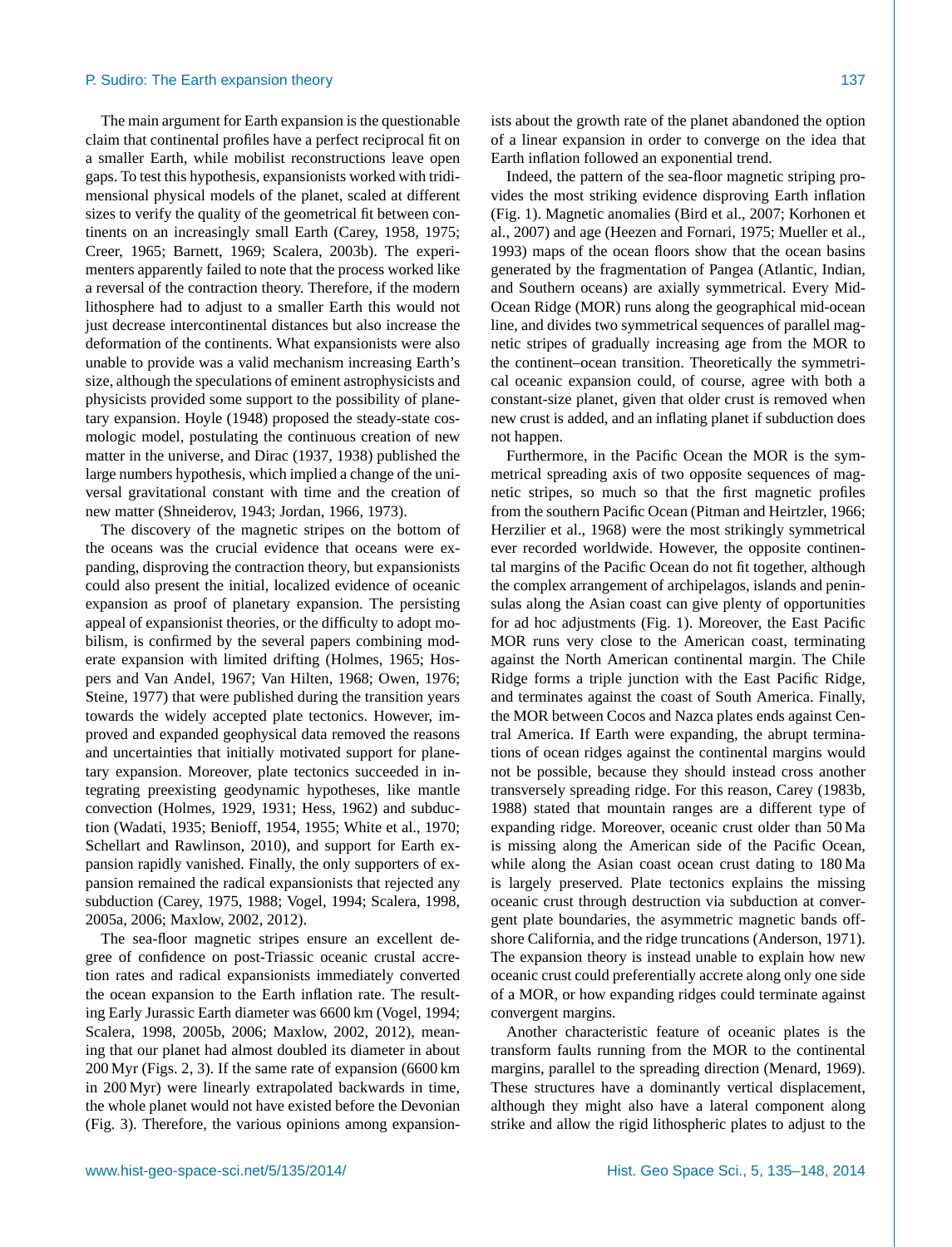

**Figure 1.** Planetary expansion, Pacific Ocean view, redrawn from McCarthey (2003, 2005b). **(A)** Late Triassic "dwarf Earth". Following expansionist reconstructions all the world oceans, including the Pacific Ocean, are closed, and opposite continental shelves are in direct connection on a whole-continental-crust planet. The light-grey areas of undefined age may be deep-water seas, although the central Atlantic did not exist in the Triassic. South America nests inside the Gulf of Mexico, distorting the Florida peninsula and removing the Yucatan to achieve a proper fit. It should be noted that according to Scalera (2007a) the restoration presented by McCarthey (2003, 2005b) is inconsistent. **(B)** Late Cretaceous dwarf Earth. The onesided spreading of the Pacific Ocean is evident, with the spreading ridge supposedly coincident with the Pacific coast of the Americas. On the right is visible a section of the central Atlantic, showing a symmetrical spreading. The wide expanse of Jurassic Pacific Ocean (blue shades) implies that until the Cretaceous, North America and Asia drifted away from each other while South America remained connected to Australia and Siberia to Alaska. **(C)** Present-day Earth, showing the general asymmetry of the Pacific Ocean. McCarthey (2003, 2005b) does not provide his estimate for the radius of the Triassic dwarf Earth, but if it is scaled to the present-day Earth, its radius was 67 % of its actual length, significantly larger than estimates from other expansionists.

spherical surface of Earth, isolating adjacent sections with different spreading rates within the same oceanic plate (Wilson, 1965; Morgan 1968). As Carey (1983b) explained, if Earth were expanding, the crust should break with a radial pattern while the surface inflates, generating an arrangement of equidimensional plates resembling shrinkage cracks, or polygonal soils. Transform faults are weak lineaments within the plates, and they would be preferential areas where distension should act if the crust stretches under the push of the inflating Earth and plate margins radially recede from each other. Therefore, on an expanding planet, where the distensional component would largely dominate, a rift would develop instead of a transform fault, creating a network of expanding ridges connected by triple junctions (Fig. 4).

# **3 Physical consequences of an expanding planet**

If Earth were expanding, there would be dramatic physical consequences: if the mass of the planet increased with its volume, a way to increase the mass must be found; if the mass remained constant while the volume increased, then there is the problem of explaining the consequent density change. Of course, variations in volume, mass and density will also change the planet's gravitational acceleration at its surface, with effects on atmosphere, hydrosphere and biosphere, and on other objects in space, the most affected being the Moon.

If Earth's mass has remained constant, and it was compressed in a planet with half of Earth's radius (Table 1), the average density would be nearly  $40 \text{ g cm}^{-3}$ . Moreover, the Archean volume of an expanding Earth should have been even smaller than the one at 200 Myr. As mentioned before, expansionists mainly support an exponential trend of Earth expansion. Estimates for the post-Triassic time use the oceans' spreading rates derived from ocean floor magnetic anomalies, but those for the preceding 98 % of Earth's history depend on accretion rates of the continental crust. The decreasing resolution of radiometric dating with increasing rock age and problems of the preservation of ancient rocks and accessibility due to erosion, metamorphic recycling and burial would of course complicate the restoration. If the simple assumption is made that Earth's radius has doubled every 200 Myr, primordial Earth at its formation, 4.5 Gyr ago, would have had a radius of just a few meters. Therefore, the expansionists had to find an initial planetary size that could fit the supposed exponential trend without giving too unrealistic outcomes. Maxlow (2002, 2012) used a global map of the world to calculate the size of Archean Earth, removing continental sediments and crystalline rocks of increasing age. Although this is a largely questionable approach, because it groups, in the same cluster, rocks formed during time intervals spanning about 2 Gyr, Maxlow (2002, 2012) estimates an initial Earth radius of 1700 km, almost equivalent to the radius of the Moon or slightly larger than Earth's inner core (Fig. 2). This is the smaller primordial-Earth radius proposed by the expansionists and, because of the supposed exponential expansion trend, lasted for 3.5 Gyr, until the Neoproterozoic. In the case of the 1700 km Archean radius of Maxlow (2002, 2012), Earth's density would have been  $290 \text{ g cm}^{-3}$ .

Earth's surface gravity would also be higher if the planet's mass were compacted into a smaller volume: if Earth's mass were concentrated in half of its present diameter, the surface gravitational acceleration 200 Myr ago would have been 36.6 m s−<sup>2</sup> . The surface gravity of a 1700 km radius Earth would be 138 m s<sup>-2</sup>. Even expansionists find these figures unlikely, so they claim that, when Earth was smaller, its mass was also lower and somehow increased together with the increasing volume. This could have happened following two very different patterns: Earth's mass has increased with size but the average density has remained constant, and therefore the surface gravity has increased, or the average density of the planet decreased while its mass increased and the surface gravity remained constant (Table 1, Fig. 3).

If a planet has the same density as Earth but only half its radius (Fig. 3), the surface gravitational acceleration would be only 5 m s−<sup>2</sup> , slightly higher than those of Mars or Mercury,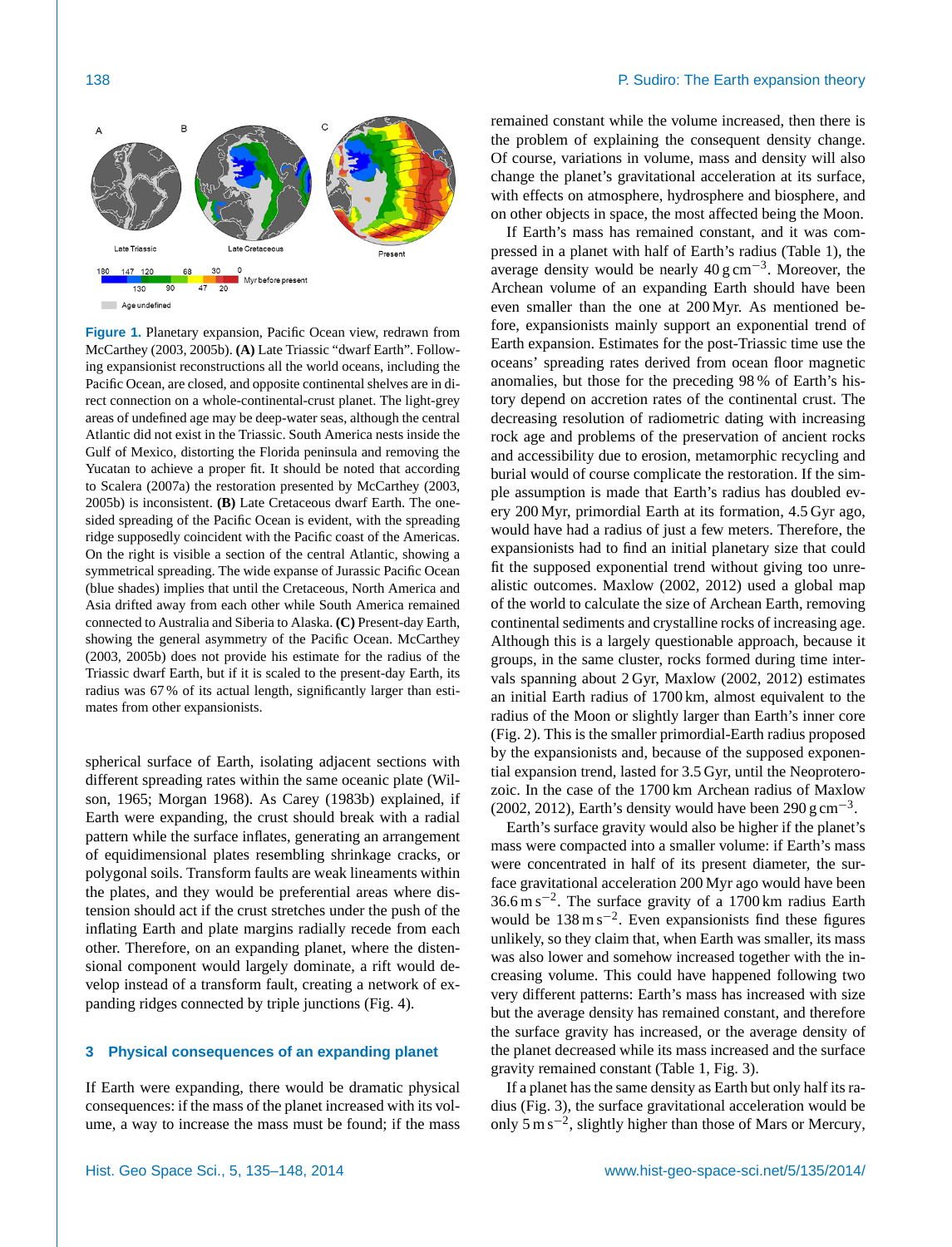**Table 1.** Physical parameters of Earth (first line) compared to the Moon, the internal planets of the solar system, and different scenarios of "dwarf Earth", with one of the planetary parameters (in brackets) maintained equal to present-day Earth values through the hypothetical planetary expansion. J1, J2, J3: Early Jurassic dwarf Earth with 6600 km diameter, where mass, density and surface gravity, respectively, have been kept constant. A1, A2 and A3: Archean (4500 Ma) dwarf Earth with size according to Maxlow (2001, 2002, 2012), where mass, density and surface gravity, respectively, have been kept constant. In brackets are the planetary parameters left constant in each scenario. Although Mercury's size comparable to Mars and the Moon, its average density is close to that of Venus and Earth because of the large size of its metallic core.

|                | Diameter<br>km | Surface area<br>$\times 10^{12} \,\mathrm{m}^2$ | Volume<br>$\times 10^{19} \,\mathrm{m}^3$ | <b>Mass</b><br>$\times 10^{22}$ kg | Density<br>$g \text{ cm}^{-3}$ | Surface gravity<br>$\mathrm{m}\,\mathrm{s}^{-2}$ |
|----------------|----------------|-------------------------------------------------|-------------------------------------------|------------------------------------|--------------------------------|--------------------------------------------------|
| Earth          | 12742          | 510                                             | 108                                       | 597                                | 5.5                            | 9.8                                              |
| Mercury        | 4880           | 75                                              | 6                                         | 33                                 | 5.4                            | 3.9                                              |
| Venus          | 12 102         | 460                                             | 93                                        | 487                                | 5.2                            | 8.8                                              |
| <b>Mars</b>    | 6800           | 145                                             | 16                                        | 64                                 | 3.9                            | 3.9                                              |
| Moon           | 3476           | 38                                              | $\overline{c}$                            | 7                                  | 3.3                            | 1.6                                              |
| J1             | 6600           | 137                                             | 15                                        | [597]                              | 39.7                           | 36.6                                             |
| J2             | 6600           | 137                                             | 15                                        | 83                                 | [5.5]                          | 5.1                                              |
| J3             | 6600           | 137                                             | 15                                        | 160                                | 10.6                           | [9.8]                                            |
| A <sub>1</sub> | 3400           | 36                                              | $\overline{c}$                            | [597]                              | 290.4                          | 138.0                                            |
| A <sub>2</sub> | 3400           | 36                                              | $\overline{c}$                            | 11                                 | [5.5]                          | 2.6                                              |
| A <sub>3</sub> | 3400           | 36                                              | 2                                         | 42                                 | 20.7                           | [9.8]                                            |



**Figure 2. (A)** 1700 km radius Archean dwarf Earth of Maxlow (2002, 2012). **(B)** 3300 km radius Late Triassic dwarf Earth from Maxlow (2002, 2011, 2012) and Scalera (2003b, 2005b, 2006, 2007a). **(C)** The internal structure of Earth. All planets are drawn at the same scale. The paleogeographic restoration in **(B)** is based on Scalera (2006, 2005b, 2007a). Scalera (2006, 2007a) does not provide a color scheme, but brown most likely indicates emerged areas, light blue shallow seas, and dark blue deep water. The white areas, which are not in the original images of Scalera (2006, 2007a) and Maxlow (2011, 2012), indicate the areas covered by the Permo-Carbonifeorus ice cap in standard paleogeographic maps. New Zealand and the Antarctic Peninsula were free of ice cover because they were submerged or outside of the glaciated areas. The ice cap also did not reach the western side of South America. If the expansionist interpretation were correct, the ice cap would have extended across the Equator, unless the whole planet had shifted its rotational axis from the Carboniferous to the Triassic. Moreover, if Pangea completely enveloped the planet, remains of a second ice cap should exist on land masses on the opposite pole. Extension of epicontinental seas notoriously varied in Earth's history, but during the Permo-Triassic they covered a limited fraction of Pangea; therefore, the expansionist dwarf Earth in the Late Triassic should have been mainly emerged, with isolated sea basins, as it is also shown in Scalera (2006, 2007a).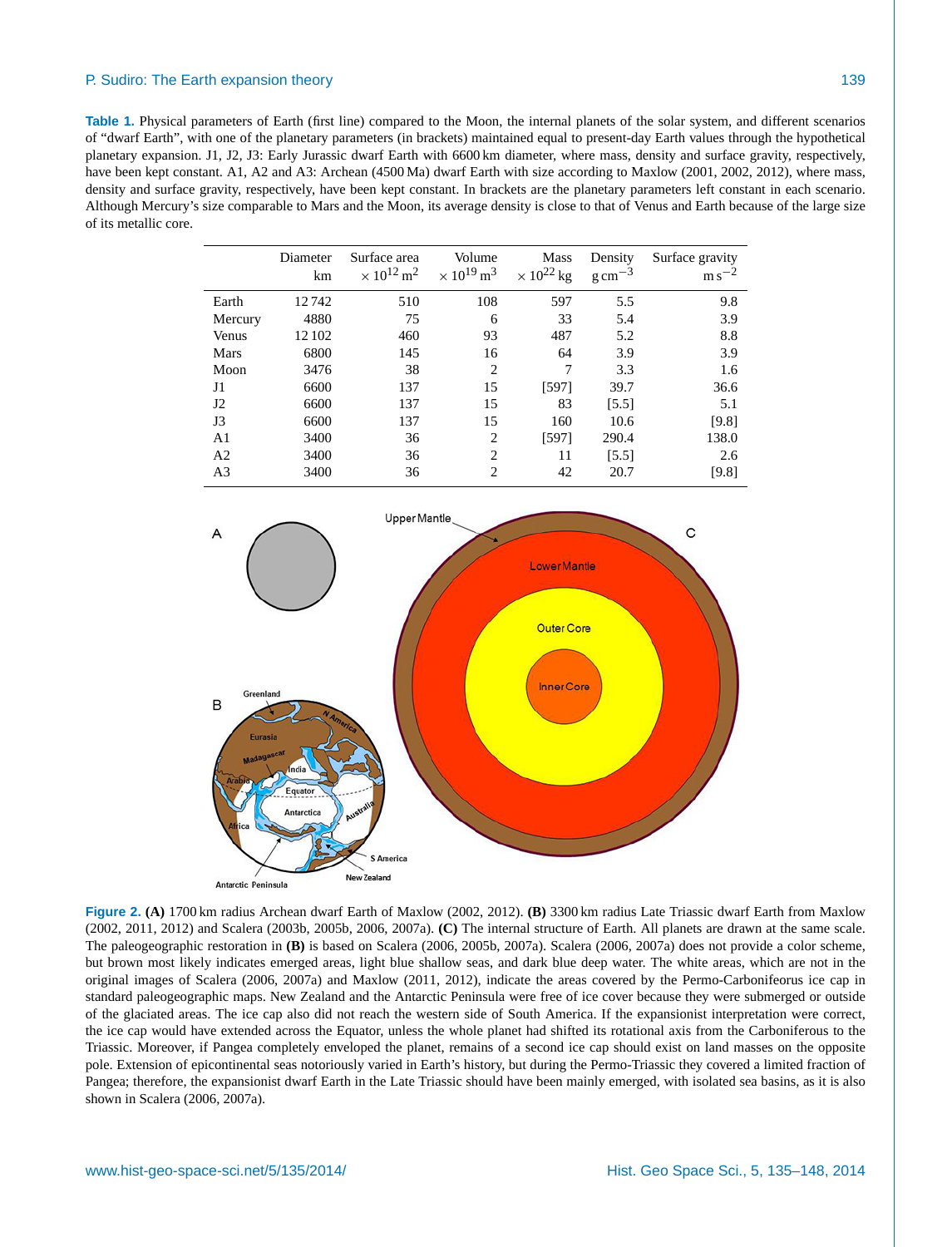

**Figure 3.** Variations in the planetary radius and surface gravity of an Earth expanding its size through time according to different scenarios. Major events in Earth's history are indicated at the relative time of occurrence. The orange and yellow blocks on left-hand side correspond to the radial extensions of Earth's inner core and outer core, respectively. Short-dashed line: linear trend of planetary expansion extrapolated by post-Triassic oceanic expansion (3300 km/200 Myr). Solid line: exponential trend of planetary expansion extrapolated by halving Earth's diameter every 200 Myr. Dotted line: exponential trend of planetary expansion calculated using the formula from Maxlow (2012). Longdashed line: Earth's surface gravitational acceleration with increasing planetary radius following the exponential trend of Maxlow (2012) if a constant average density of 5.5 g cm−<sup>3</sup> during expansion is hypothesized. Crucial events in Earth's history should have happened in reduced gravity, similar to the gravity of Mercury or Mars.



**Figure 4. (A)** Transform faults on a constant-size planet divide adjacent sections of the same oceanic plate expanding at different speeds. **(B)** On an expanding planet, every plate recedes from the adjacent ones, increasing the distance by moving radially. Therefore, no transform fault is needed to accommodate differential spreading rates, and a network of triple junctions and connecting spreading ridges would surround equidimensional plates.

which have an extremely thin atmosphere and no liquid water (Lammer et al., 2008). The 1700 km radius Archean Earth of Maxlow (2002, 2012) has almost the same size of the Moon, and its gravity would be about  $2.6 \text{ m s}^{-2}$ : the possibility that such a small gravitational force could retain any atmosphere at all is negligible and clearly disproved by analogue objects in the solar system. It is also very unlikely that the Moon would have orbited Earth if our planet had such a low gravity. Moreover, following the trend of Maxlow (2012), the 1700 km radius Earth lasted until the Neopro-

terozoic (1 Ga) and the "dwarf Earth" did not reach the size of Mercury, and a surface gravity of  $3.8 \text{ m s}^{-2}$ , before the Devonian. Then, if a constant density is postulated through the supposed Earth inflation, conditions were of extremely reduced gravity and there was only a minimal atmosphere for at least 90 % of the planet's existence. However, crucial events in Earth's history, like the formation and retention of the atmosphere, the accumulation of liquid water on surface, the evolution of life, of the eukaryotic cells, the development of metazoans and vertebrates, and many geological data require physical conditions similar to those of the present day to have persisted for almost the entire history of our planet (Margulis and Lovelock, 1974; Kasting, 1993; Allègre and Schneider, 1994; Mojzsis et al., 1996; Anbar et al., 2001; Wilde et al., 2001; Fedonkin, 2003; Lunine, 2006; Netman et al., 2007; Schopf et al., 2007; Nystuen et al., 2008; El Albani et al., 2010; Hickman and Van Kranendonk, 2012; Van Kranendonk et al., 2012). Therefore the hypothetical dwarf Earth should have maintained almost the same surface gravity as present-day Earth.

From the discussion above it is clear that a dwarf Earth could have the same surface gravity as the actual Earth only if it is denser than our planet (Table 1). For a 3300 km radius Earth the minimum average density is close to  $11 \text{ g cm}^{-3}$ . Exoplanets of similar or higher density are currently modeled and have possibly been detected (Seager et al., 2007), but this dwarf Earth would entirely consist of the metallic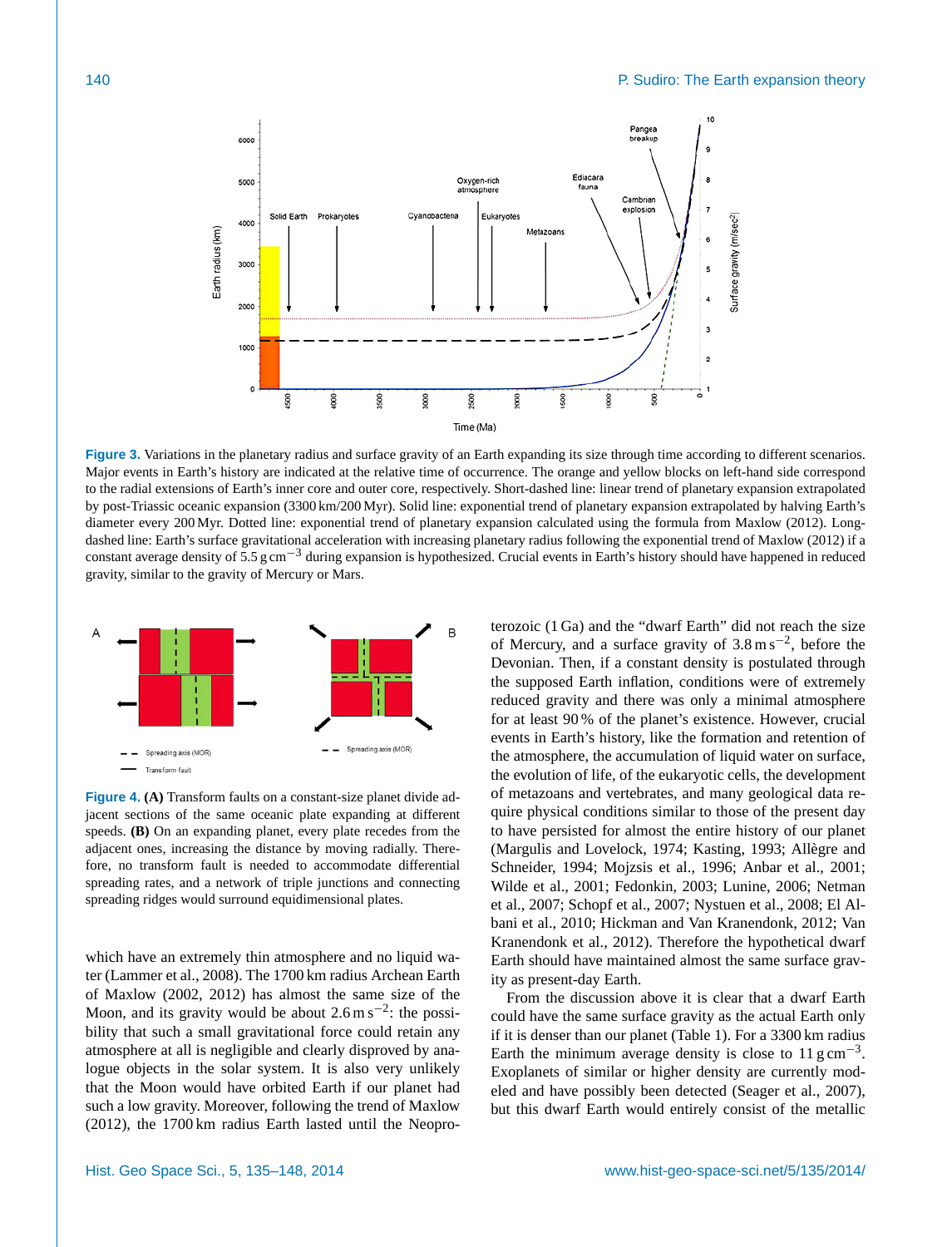core, without any silicates to form the crust and mantle. Such a Mars-size, full-metal object has no equivalent in the entire solar system, although Mercury could represent the closest example of a planet largely consisting of metal, because its iron core makes up a large part of its volume and mass (Harder and Schubert, 2001). However, this is unusual compared to other terrestrial planets and it is not believed that Mercury originally formed with a higher metallic component, but that it has lost a large fraction of its original mantle because of collisional erosion (Rubie et al., 2007). Of course, it should be considered that the 3300 km radius dwarf Earth is only an intermediate step from an even smaller dwarf Earth. The 1700 km radius Earth of Maxlow (2002, 2012), which should have lasted for about 80 % of Earth's history, would require an average density of 21 g cm<sup>-3</sup>, higher than the density of Earth's inner core, to have the same surface gravity of Earth. Moreover, the inexplicable average density transition from 21 to 5.5  $\text{g cm}^{-3}$  should have been fine-tuned in relation to the size change to maintain a constant gravity. Finally, it should be considered that even if the dwarf Earth had the same surface gravity of the actual Earth, this does not mean that the gravitational force is the same for the two planets because, although denser, the dwarf Earth has a much lower mass than the real Earth and therefore generates a lower gravitational force. This means that the Moon could not have maintained its orbit around Earth.

The physical parameters of a dwarf Earth also conflict with our knowledge of Earth's internal structure. Like all other planets, Earth consists of concentric layers characterized by different density, composition and physical state. Below the thin outer shell of the crust, the solid silicate mantle is further divided into layers of different mineralogical composition because different minerals are stable at different pressures and temperatures (Fig. 2). The inner core is solid, but consisting of an iron alloy with nickel and some lighter elements, while the outer core is liquid because its temperature is higher than the melting point for the same iron alloy at the pressure existing at that depth. This internal structure of Earth formed because the energy released by impacts with other planetoids partially melted the undifferentiated Earth. Immiscible liquids segregated in the molten mass and the liquid iron accumulated towards the bottom of the lava ocean, and then moving further down towards the center of the planet, displacing the lighter elements that migrated towards the surface, finally forming separate concentric layers via gravitational differentiation (Rubie et al., 2007).

Assuming that the supposed dwarf Earth developed as Earth evolved, from the aggregation of planetesimals followed by partial melting due to impacts and finally internal differentiation, the existence of the outer liquid core is problematic. As mentioned above, the Archean dwarf Earth of Maxlow (2002, 2012) is only a little larger than Earth's inner core, while the Late Triassic dwarf Earth is slightly larger than Earth's outer core. If the Archean dwarf Earth already had a liquid outer core, this must have opportunely increased its thickness and internal radius while the planet inflated, although it is questionable whether an iron alloy could exist in a liquid phase in a high-density object like the dwarf Earth. On the other hand, if the original dwarf Earth had no liquid outer core, this must have appeared at some stage of the planet's expansion, possibly after the dwarf Earth had reached a size larger than the one of Earth's core. Given the timing of the planetary inflation suggested by the expansionists, the liquid outer core must have suddenly appeared or rapidly expanded within just a few million years. At the same time, the mantle mineralogical layering should have also rapidly formed and radially expanded or shifted while the planetary size and mass increased. This rapid planetary differentiation and evolution is contradicted by our understanding of Earth's interior. Integration of seismic data, thermodynamic models, laboratory experiments, and analysis of xenoliths and xenocrystals provide an increasingly accurate picture of the deep Earth, its physical and temperature conditions, internal dynamics, chemical composition and stability phases at different depths (Saxena, 2010). Although different models could fit the same set of data, the range of variations is strictly constrained and leaves no room for a smooth (i.e., non-catastrophic) planetary expansion.

The expansionist hypothesis also has implications conflicting with Earth's thermal history. Although the decay of radioactive elements increases Earth's internal temperature, and short-lived radioactive elements might have been an important source of internal heat, the impacts were the major contributor to the internal thermal energy of the planet (England et al., 2007; Rubie et al., 2007). Therefore, if the expansionist dwarf Earth formed as the actual Earth did, the initial thermal energy accumulated by the smaller mass planet would have been lower than that of the full-sized Earth, and it would have largely dissipated during the extensive length of time the dwarf Earth maintained an almost constant size (Fig. 3). A different source of internal heat, able to increase the internal temperature of the inflating planet to the point of melting the outer core, must be found. This heat source must have also not been active until the planet had appreciably increased its size, or the dwarf Earth would have probably never solidified.

#### **4 Exotic physics for an expanding planet**

Several different mechanisms have been proposed over the years to explain the supposed planetary expansion, but even Carey (1975), listing the existing expansion theories, commented that none of them was convincing, and expansionists are still discussing the same wide range of solutions today (Scalera, 2003b; Maxlow, 2012). Expansionists have not been deterred by their inability to offer a plausible expanding mechanism; instead their failure in finding an explanation within the accepted physical laws had the effect of increasing their reliance on pseudoscientific solutions.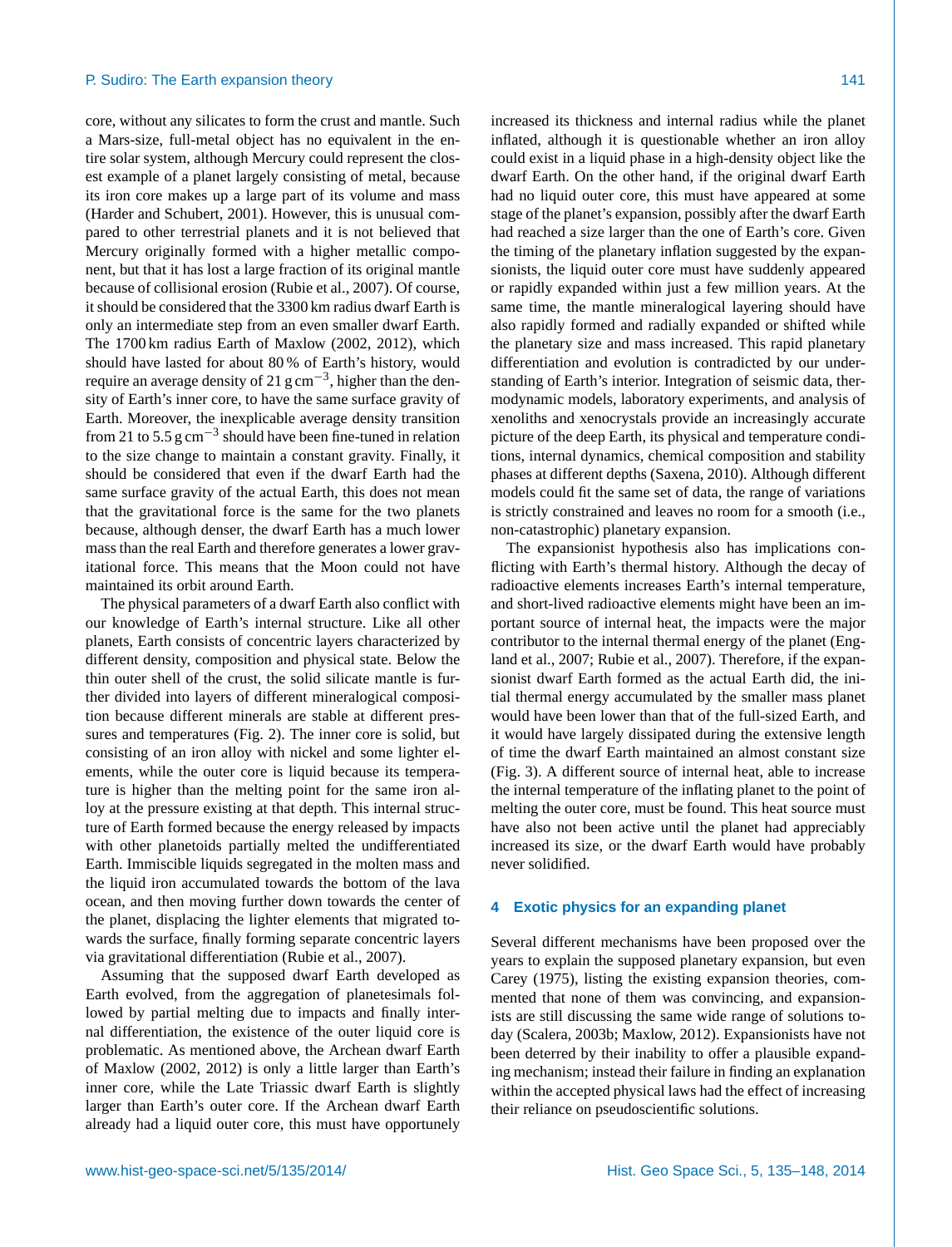Possible mechanisms suggested for the growth of planetary volume and mass are the aggregation of material from space, or the generation of new material inside the planet. The accretion of cosmic material might seem at first a reasonable hypothesis for planetary mass growth. All bodies in the solar system formed by the aggregation of gas and dust in the primitive solar nebula, and extraterrestrial material is constantly falling on Earth (Bland et al., 1996; Peucker-Ehrenbrink, 1996; Karner et al., 2003; Yada et al., 2004; Zolensky, 2006), sometimes with very dramatic effects (Alvarez et al., 1980; French, 1998; Chapman, 2004). However, during the formation of the solar system, the growing planets cleaned their orbits of residual material and, when the Sun reached the necessary mass to trigger nuclear fusion reactions, the solar wind expelled what remained of the original cloud (Taylor, 2001; Righter and O'Brien, 2011). Clearly, the bulk of mass growth of the Sun and the planets must have occurred early in the life of the solar system, leaving only little material for further accretion, in striking contrast with the possibility of an exponential growth. Moreover, since the material rains down from space like a snowfall, the Jurassic crust should be buried below thousands of kilometers of younger rocks.

The alternative hypothesis is that new mass is continuously generated inside the planet (Carey, 1988; Edwards, 2006; Betelev, 2009). This idea could find support in the hypothesis of Hoyle (1948) and Hoyle et al. (1993) that new matter is being created in the universe to sustain the model of a steady-state universe. Not only has evidence of this process never been found but the cosmic microwave background radiation discovered by Penzias and Wilson (1965) is considered crucial proof against a steady-state universe (Smoot, 2006). However, even if the hypothesis of Hoyle (1948) and Hoyle et al. (1993) were confirmed, further problems would arise. Any new matter generated in the universe must be in the form of elementary particles: as Hoyle (1948) explained, magnetic neutrality of the universe requires that newly generated particles be neutrons; therefore the neutrons must somehow combine to generate the various elements. However, nucleosynthesis of light elements (H, He, Li, Be) occurred within seconds to minutes of the Big Bang at hightemperature, high-density conditions not existing anywhere in the universe today, while the nucleosynthesis of heavier elements can only happen inside stars and during supernova explosions through processes requiring physical conditions not existing inside planets (Wallerstein et al., 1997). Moreover, even if newly created neutrons could possibly emerge inside Earth, they would soon decay to protons and electrons with emission of antineutrinos. If the neutrons were captured by preexisting elements, the resulting unstable isotopes would also decay, emitting antineutrinos. The geoneutrino flux is currently measured in various underground laboratories worldwide with the aim of measuring the amount and distribution of heat-producing radioactive elements, and the results of these experiments agree with a reference Earth model based on standard geophysical theories (Dye et al., 2008; Huang et al., 2013). According to Scalera (2003b) the rate of new matter generated inside Earth since the Early Jurassic is  $1.37 \times 10^{16}$  kg yr<sup>-1</sup>, while, according to Betelev (2009), the rate of mass increase is  $5 \times 10^{15}$  kg yr<sup>-1</sup>, and the bulk of this mass will emit antineutrinos within a very short time of its appearance. Huang et al. (2013), in their reference model of heat-producing elements, estimate the amount of U, Th and K radioactive isotopes in the planet to be  $5 \times 10^{15}$  kg. Considering the half-life of U, Th and K, only a fraction of this mass decays every year, emitting antineutrinos. Undoubtedly, the geoneutrino flux emitted by the supposed annual increment of Earth's mass would largely exceed the flux due to the decay of radioactive elements, and the geoneutrino detectors would not have missed this contribution.

Expansionists also suggest that the gravitational constant decreased over time (Shneiderov, 1943; Jordan, 1966, 1973; Blake 1978; Yabushita, 1982; Scalera, 2003b; Völgyesi, 2006), an idea already proposed by Dirac (1937, 1938). Therefore, even if Earth has increased in mass over time, the gravitational force would remain almost constant. This was a likely assumption before the discovery of the ocean magnetic striping and the large-scale magnetostratigraphic correlations, when expansionists still favored a slow and linear Earth expansion. As mentioned above, the systematic determinations of the oceans crustal ages, and the magnetic striping correlations at the oceanic scale, clearly indicate that no in situ oceanic crust older than the Early Jurassic is preserved; therefore the expansionists faced the possibility that the planet's radius rapidly extended by 3300 km in about 200 Myr and the idea of an exponential expansion was introduced. Apart from the inconvenience that, despite the large number of measurements made, evidence of any change of the gravitational constant has not been found, the variation of the gravitational constant should have followed the same exponential trend of the planet size, and this would have had detectable effects on the entire universe.

### **5 Biogeographical correlations and geological lineaments**

The idea of planetary expansion is not restricted to a limited group of heterodox Earth scientists, because it has won the support of at least some biogeographers. According to Ager (1986), Glasby (1999), McCarthy (2003, 2005a, b, 2006, 2007), McCarthy et al. (2007) and Scalera (2007a), a direct connection between the opposite American and Asian coasts could explain some cross-Pacific biogeographical correlations. Removing the Tethys Ocean in a smaller planet should also solve uncertainties about the size and position of India during the Mesozoic and explain evidence of faunal connections between continents divided by the Tethys (Patterson and Owen, 1991; McCarthy, 2005a, b). These biogeographical problems have been addressed using various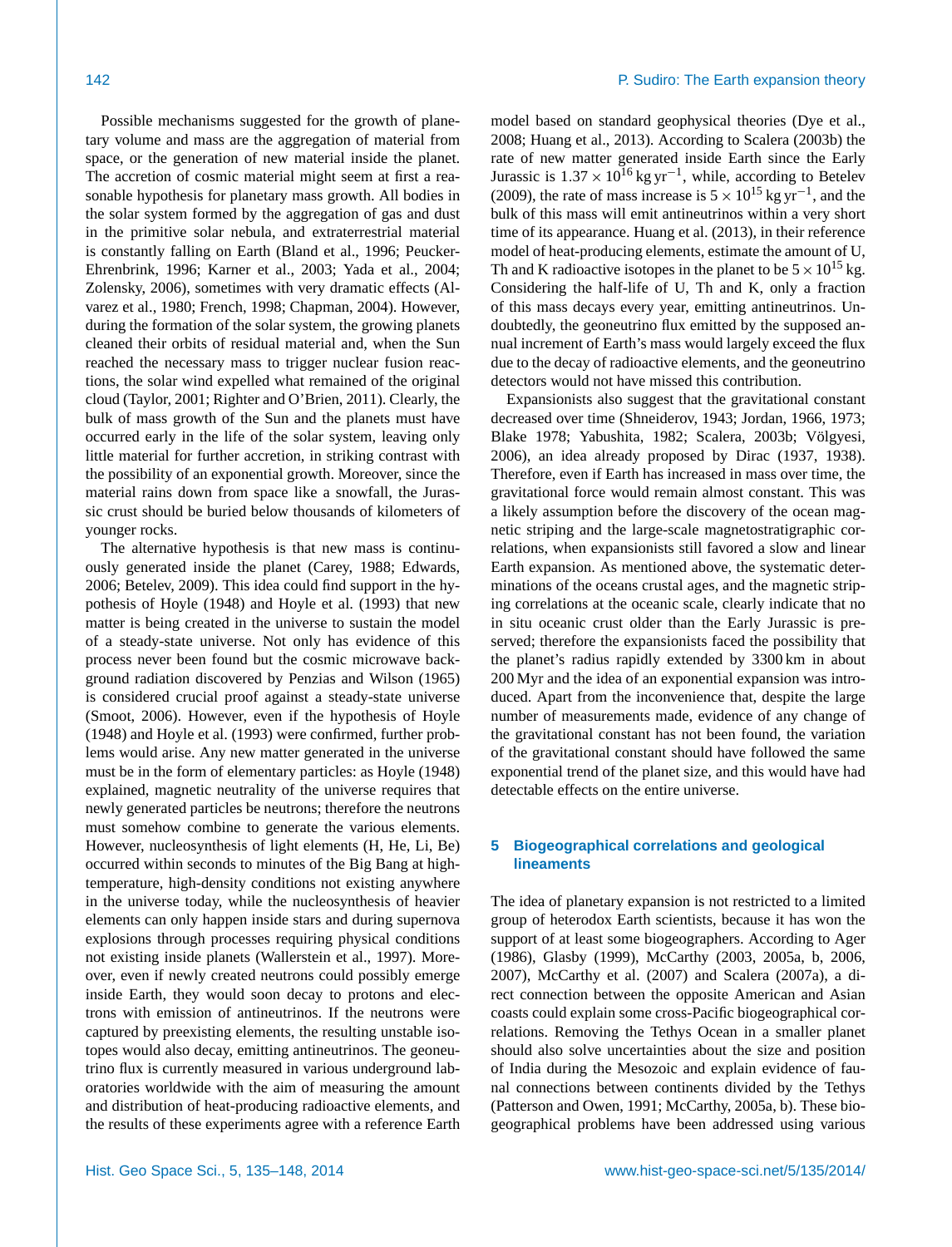traditional approaches (Hallam, 1986; Stanley, 1994; Holloway and Hall, 1998; Briggs, 1989; Sanmartín and Ronquist, 2004; Sanmartín et al., 2006; Ali and Aitchison, 2008; Noonan and Sites, 2010; Goswami et al., 2011; van Hinsbergen et al., 2012), and the expansionist claims have been already refuted in various papers (Thewissen and McKenna, 1992; Briggs, 2004, 2006; Ali, 2006; Ali and Aitchison, 2008). However, this case probably merits some further consideration because, as expansionists like to remember, although biogeographic correlations were probably the clearest evidence supporting ancient continental connections (Wegener, 1924), contemporary geologists and paleontologists still persisted in denying mobilism. Once more it appears that expansionists tend to concentrate on small discrepancies, which seem to be solved by the expansionist solution, but fail to see the much larger consequences generated by their explanation.

According to expansionism, continents entirely covered the surface of Earth from the Archean to the Late Triassic (Figs. 1 and 2); the Atlantic, Indian and Southern oceans did not exist before the Pangean break up; the Pacific Ocean formed in the Early Jurassic; and the Tethys Ocean was a narrow epicontinental sea. The expansionist paleogeographic reconstruction has radical implications: geologic record indicates that the global sea level was especially low during the Permo-Triassic, continental conditions prevailed across Pangea, and epicontinental seas had limited extension. Therefore, the sea surface in the supposed Permo-Triassic dwarf Earth had lower extension than land areas. It is likely that the sea-to-land ratio in pre-Permian expansionist dwarf Earth was similar to the Permian figure, because although the area covered by epicontinental seas widely changed during Earth's history, most of the sea areas on Earth belong to ocean basins and expansionists claim that no oceans existed before the Early Jurassic. On modern Earth, water covers 70 % of the planet's surface, but submerged continental shelves represent only 10 % of the planet's surface. Removing all oceans, and recalculating the percentages for a wholecontinental-crust planet, land would cover 75 % of the surface, leaving only 25 % as sea. A similar arrangement should have provided opportunity for the most extensive homogenization of the terrestrial ecosystems, allowing easy migration pathways for land animals and vegetation. However, against the very limited number of apparently anomalous trans-Pacific connections, the bulk of the fossil record allows ancient biogeographic zones and migration barriers to be identified. On the other hand, if the land areas were more extended than seas, marine biota should have been isolated in unconnected epeiric seas, while the fossil record indicates that there was no such segregation. A low sea / land ratio also has implications for the climate and marine circulation of the dwarf Earth and it is not compatible with current understanding of pre-Permian reciprocal positions of continents (Torsvik et al., 2002; Cocks and Torsvik, 2006).

Once the supposed inflation accelerated the expansion of Earth at the end of the Triassic, the Gondwanan continents broke off from Laurasia and rapidly moved away from each other, but India and Australia remained attached or very close to Asia. Therefore, the present-day narrow link between Southeast Asia and Australia through the Indonesian archipelago would only be the vanishing thread left from a formerly extended connection involving Australia, Southeast Asia, India and South America. However, there is no indication that Australia and Asia ever shared a similar fauna in the past, and today the Wallace Line (Wallace, 1876; Moss and Wilson, 1998) still divides the radically different Asiatic and Australian biogeographic regions. Expansionists might claim that the Tethys epicontinental sea divided India from Asia, preventing faunal and floral exchange, but there are several very well documented examples of long-range migrations between continents isolated by continental seas. The Proboscidea dispersed from Africa to all other continents (Australia, remarkably, not included), the Camelidae dispersed from North America to South America, Eurasia and Africa (again, not Australia until British colonization), and the Equidae repeatedly migrated from North America to Eurasia and Africa. Moreover, the Pleistocene Great American Interchange (Marshall, 1988) shows that rapid and massive migrations can occur across long latitudinal distances and different climatic zones, and the separation of India from surrounding continents did not apparently prevent faunal interchange (Briggs, 1989).

Therefore, to explain the controversial trans-Pacific correlations following the expansionists's approach, biogeographers need not only abandon a well-supported geodynamic model to embrace a theory that violates basic physical laws and rejects traditional explanations that are considered valid in many other occasions, but they must also neglect the existence of the most striking biogeographical boundary on the entire planet dividing regions that, according to the inflation theory, were in direct contact for billions of years. They must also discard all pre-Permian biogeographical data, which could not fit a model where all continents are reciprocally connected and never changed their relative positions.

# **6 Conclusions**

Science is an essentially anarchist enterprise, and many irrational motivations can concur in a theory's success or failure (Feyerabend, 1975). Moreover, regardless of the amount of confirming experiments and observations, a scientific theory can always prove wrong (Popper, 1959). On the other side, the theory's supporters could actually decide that contrasting evidence is not actually disproving the theory but just challenging a subordinate part of it (Lakatos, 1978). The observed anomalous precession of Mercury was not believed to be a good reason to abandon Newtonian general gravitation until Einstein's relativity theory showed that Newtonian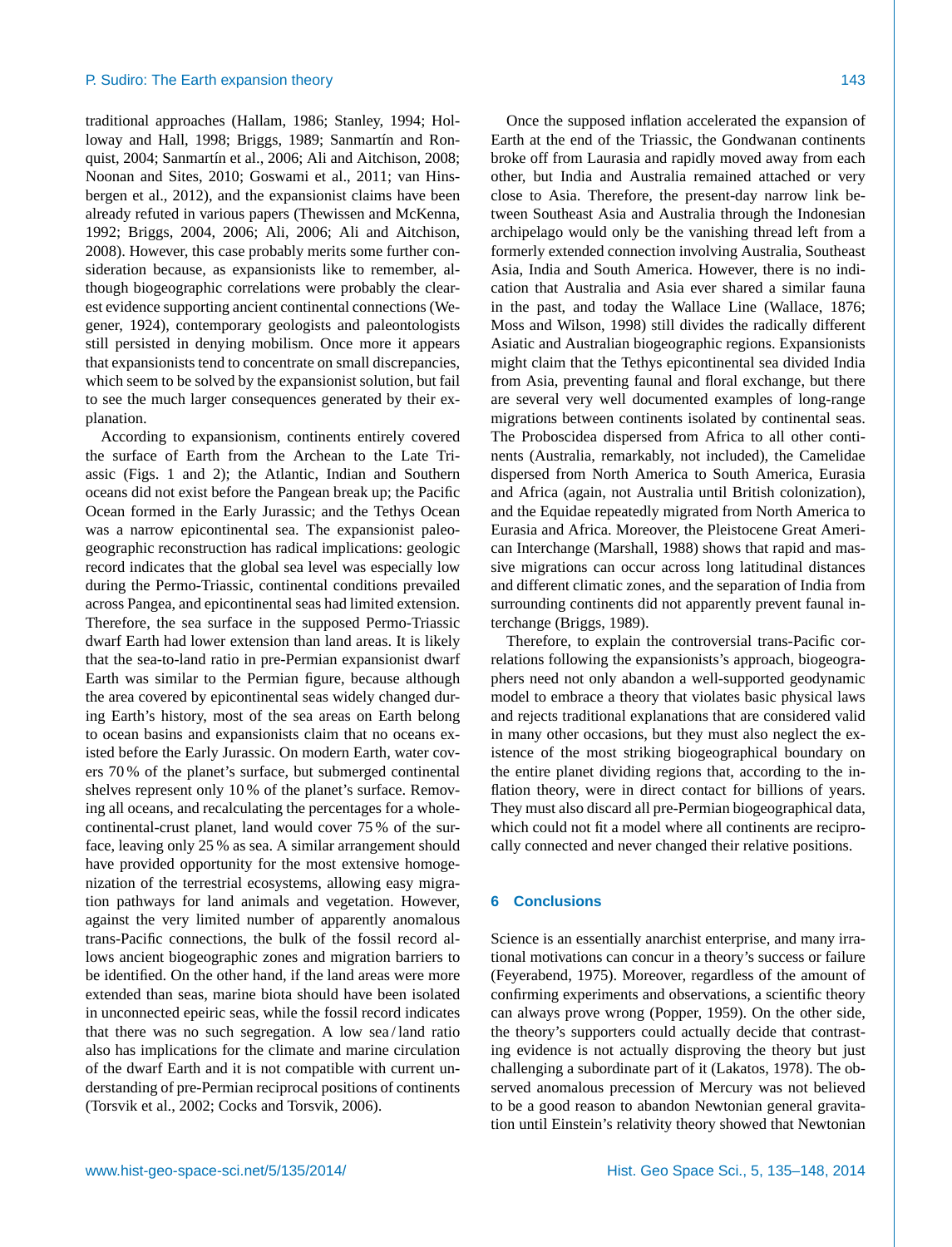laws do not apply under these specific conditions. Regardless of these limitations, when more data are collected, the increasing constraints decrease the freedom for speculation, helping to discriminate and abandon the theories less efficient in explaining the data (Kuhn, 1962; Lakatos, 1978). The geocentric planetary model could prevail on the heliocentric system for about two millennia, with the late addition of Tycho's geoheliocentric compromise, until the new observations performed by Galilei using the telescope allowed for astronomers to select the model providing the best description of the solar system.

After more than 50 years of competition, and occasional reciprocal influence, between contractionist, expansionist and mobilist geodynamic theories, the discovery of the seafloor magnetic stripes led to the introduction and general adoption of plate tectonics. Since this revolution in the Earth sciences, the persistence of expansionism was only possible because of the systematic rejection of any contrasting data, and the selective adoption of those data that could fit the theory. While expansionists fully accept divergent margins, they deny subduction, although the evidence supporting both margin types are based on the same kind and quality of geological data (earthquakes' magnitude and depth of hypocenters, gravimetric and magnetic anomalies, geothermal gradients, GPS measurements, seismic profiling and metamorphic assemblages). Expansionists also fail to appreciate that the pattern of mid-ocean ridges and magnetic striping on the bottom of the Pacific Ocean is incompatible with planetary expansion. Moreover, expansionist paleogeographic reconstructions fail to explain how, during the Paleozoic, portions of modern continents moved around the planet, rearranging themselves in the most unexpected patterns (Burke et al., 1976; Dalziel et al., 1994; Torsvik, 2003; Meert and Torsvik, 2003).

While expansionists claim that Earth scientists dogmatically follow a theory (plate tectonics) falsified by geological data, they promote or incorporate borderline and pseudoscientific ideas, including generation of new matter inside Earth, variation of cosmic constants, and exotic matter transformations, conflicting with accepted physical theories. Several combinations of these largely unorthodox theories are used as possible explanations of the mechanism of planetary inflation. Despite almost a century of speculation on the various possible mechanisms advocated to explain Earth inflation, expansionists are still unable to select at least one of these hypotheses as a promising line for further investigation. They also admit that, according to current science, many solutions are physically impossible. However, they do not infer from this conclusion that the theory itself might be wrong, but rather that our knowledge of fundamental physics is inadequate and a scientific revolution is needed.

Although the extraordinary results achieved by plate tectonics do not mean that this theory could not be further improved, or that a better geodynamic model could not be

found, Earth expansion is clearly not a viable candidate to replace plate tectonics.

**Acknowledgements.** I would like to express my great appreciation to the topical editor, Pascal Richet, and an anonymous referee for the helpful comments and suggestions they offered after the revision of the original paper. I also wish to acknowledge Sean Farrow for revision of the English text.

Edited by: P. Richet

Reviewed by: V. Deparis and one anonymous referee

# **References**

- Ager, D. V.: Migrating fossils, moving plates and an expanding earth, Modern Geology, 10, 377–390, 1966.
- Ali, J. R.: Biogeographical and geological evidence for a smaller, completely-enclosed Pacific basin in the Late Cretaceous: a comment, J. Biogeogr., 33, 1670–1674, 2006.
- Ali, J. R. and Aitchison J. C.: Gondwana to Asia: plate tectonics, paleogeography and the biological connectivity of the Indian subcontinent from the Middle Jurassic through latest Eocene (166– 35 Ma), Earth-Sci. Rev., 88, 145–166, 2008.
- Allègre, C. J. and Schneider, S. H.: The evolution of the Earth, Sci. Am., 271, 66–75, 1994.
- Alvarez, L. W., Alvarez, W., Asaro, F., and Michel, H. V.: Extraterrestrial cause for the Cretaceous-Tertiary extinction, Science, 208, 1095–1108, 1980.
- Anbar, A. D., Zahnle, K. J., Arnold, G., and Mojzsis, S. J.: Extraterrestrial iridium, sediment accumulation and the habitability of the early Earth's surface, J. Geophys. Res., 106, 3219–3236, 2001.
- Anderson, D.: The San Andreas fault, Sci. Am., 225, 42–66, 1971.
- Anonymous: Second circular for the 32nd IGC, 32nd IGC Circulars, 2004.
- Anonymous: Fifth and final circular for the 34th IGC, 34th IGC Circulars, 2012.
- Asphaug, E., Agnor, C. B., and Williams, Q.: Hit-and-run planetary collisions, Nature, 439, 155–160, 2006.
- Badash, l.: The age-of-the-Earth debate, Sci. Am., 261, 90–96, 1989.
- Barnett, C. H.: Oceanic rises in relation to the expanding Earth hypothesis, Nature, 221, 1043–1044, 1969.
- Benioff, H.: Orogenesis and deep crustal structure additional evidence from seismology, Geol. Soc. Am. Bull., 65, 385–400, 1954.
- Benioff, H.: Seismic evidence for crustal structure and tectonic activity, Geol. S. Am. S., 62, 61–74, 1955.
- Betelev, N. P.: The concept of an expanding Earth, J. Volcanol. Seismol., 3, 355–362, 2009.
- Billings, M. P.: Diastrophism and mountain building, Geol. Soc. Am. Bull., 71, 363–398, 1960.
- Bird, D. E., Hall, S. A., Burke, K., Casey, J. F., and Sawyer, D. S.: Early Central Atlantic Ocean seafloor spreading history, Geosphere, 3, 282–298, 2007.
- Blake, G. M.: The Large Number Hypothesis and the rotation of the Earth, Mon. Not. R. Astron. Soc., 185, 399–407, 1978.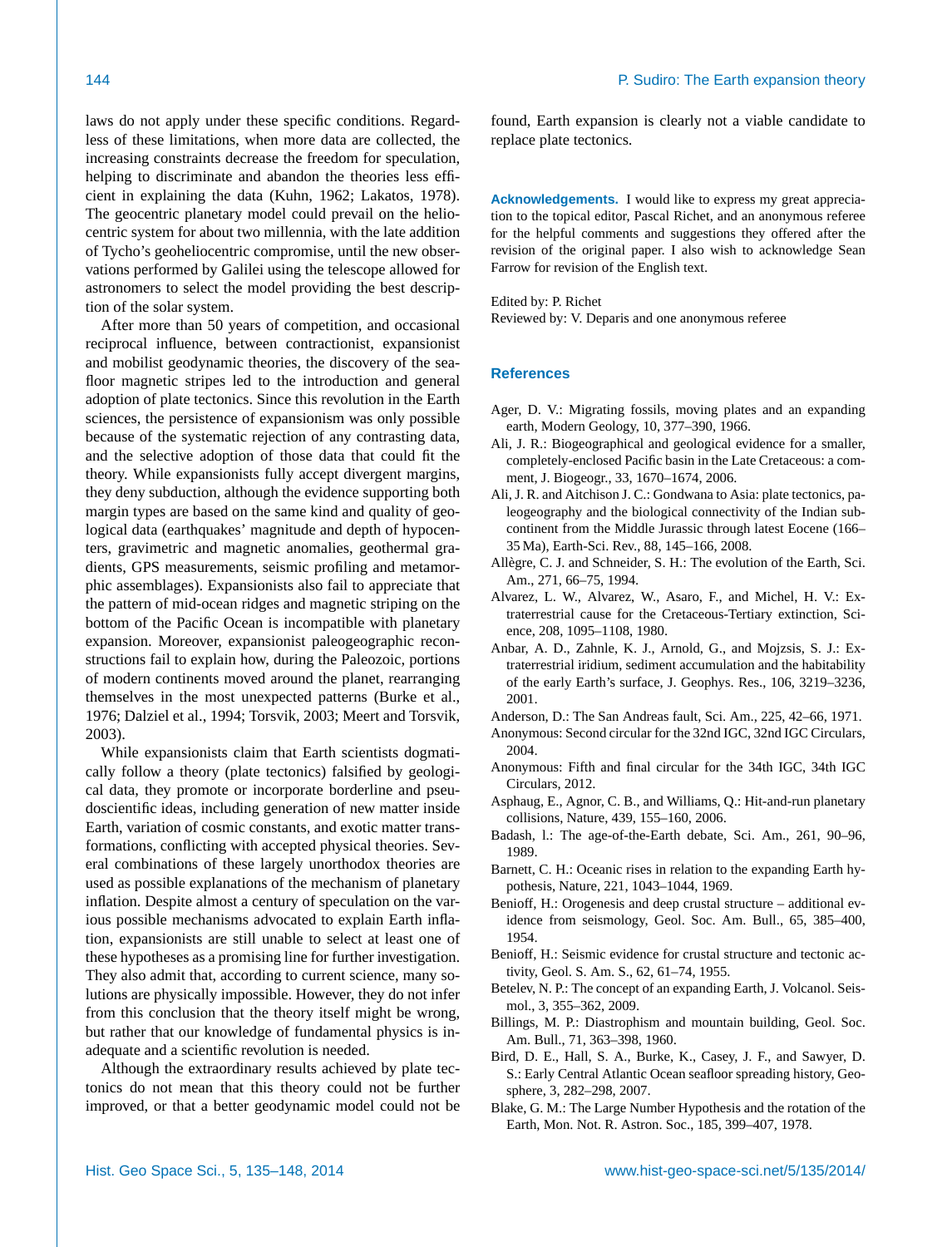- Bland, P. A., Smith, T. B., Jull, A. J. T., Berry, F. J., Bevan, A. W. R., Cloudt, S., and Pillinger, C. T.: The flux of meteorites to the Earth over the last 50000 years, Mon. Not. R. Astron. Soc., 283, 551–565, 1996.
- Briggs J. C.: The historic biogeography of India: isolation or contact?, Syst. Biol., 38, 322–332, 1989.
- Briggs, J. C.: The ultimate expanding Earth hypothesis, J. Biogeogr., 31, 855–857, 2004.
- Briggs, J. C.: Another expanding Earth paper, J. Biogeogr., 33, 1674–1676, 2006.
- Burke, K., Dewey, J. F., and Kidd, W. S. F.: Precambrian palaeomagnetic results compatible with contemporary operation of the Wilson cycle, in: Ancient plate margins, edited by: Briden, J. C., Tectonophysics, 33, 287–299, 1976.
- Carey, W. S.: A tectonic approach to continental drift, in: Continental drift, edited by: Carey, S. W., A symposium, University of Tasmania, Hobart, 177–363, 1958.
- Carey, W. S.: The Expanding Earth-an essay review, Earth Sci. Rev., 11, 105–143, 1975.
- Carey, S. W.: A philosophy of the Earth and universe, Papers and Proceedings of the Royal Society of Tasmania, 112, 5–19, 1978.
- Carey, S. W.: The expanding Earth, A symposium, Sidney 1981, University of Tasmania, 1983a.
- Carey, W. S.: The necessity of Earth expansion, in: Expanding Earth Symposium, edited by: Carey, W. S., Sidney, 375–393, 1983b.
- Carey, W. S.: Theories of the Earth and the Universe: a history of dogma in the Earth Sciences, Stanford University Press, 1988.
- Chapman, C. R.: The hazard of near-Earth asteroid impacts on Earth, Earth Planet. Sci. Lett., 222, 1–15, 2004.
- Choi, D. and Storetvedt, K.: 34IGC Brisbane, Theme 37.2 Pursuit of a new geodynamic paradigm, New Concepts in Global Tectonics Newsletter, 63, 112–114, 2012a.
- Choi, D. and Storetvedt, K.: 34th International Geological Congress NCGT session report, New Concepts in Global Tectonics Newsletter, 64, 117–119, 2012b.
- Cocks, L. R. M. and Torsvik, T. H.: European geography in a global context from the Vendian to the end of the Palaeozoic, in: European lithosphere dynamics, edited by: Gee, D. G. and Stephenson, R. A., Geo. Soc. Mem., 32, 83–95, 2006.
- Collinson, D. W. and Runcorn, S. K.: Polar wandering and continental drift: evidence from paleomagnetic observations in the United States, Geol. Soc. Am. Bull., 71, 915–958, 1960.
- Condie, K. C. and Kröner, A.: When did plate tectonics begin? Evidence from the geologic record, in: When did plate tectonics begin on planet Earth?, edited by: Condie, K. C. and Pease, V., Geol. S. Am. S., 440, 281–294, 2008.
- Creer, K. M.: An expanding Earth?, Nature, 205, 539–544, 1965.
- Dalziel, J. D., Dalla Salda, L. H., and Gahagan, L. M.: Paleozoic Laurentia-Gondwana interaction and the origin of the Appalachian-Andean mountain system, Geol. Soc. Am. Bull., 106, 243–252, 1994.
- Dana, I. W. D.: A text-book of Geology, 354 pp., Ivison, Blakeman, Taylor, & Co., New York, 1863.
- Dickins, J. M.: Report on the "Theories other than plate tectonics" session at the 30th IGC, Beijing, August, 1996, New Concepts in Global Tectonics Newsletter, 1, 2, 1996.
- Dickson, G. O., Pitman III, W. C., and Heirtzler, J. R.: Magnetic anomalies in the South Atlantic and ocean floor spreading, J. Geophys. Res., 73, 2087–2100, 1968.
- Dirac, P. A. M.: The cosmological constants, Nature, 139, 323, 1937.
- Dirac, P. A. M.: A New Basis for Cosmology, Proc. Roy. Soc. Lond. A, 165, 199–208, 1938.
- Dye, S. T., McDonough, W. F., and Mahoney, J.: Geoneutrino measurements and models investigate deep Earth, Eos, 89, 433–444, 2008.
- Edwards, M. R.: Graviton decay without decreasing G: a possible cause of planetary heating, expansion and evolution, Ann. Geophys. Italy, Supp Vol. 49, 501–509, 2006.
- El Albani, A., Bengtson, S., Canfield, D. E., Bekker, A., Macchiarelli, R., Mazurier, A., Hammarlund, E. U., Boulvais, P., Dupuy, J.-J., Fontaine, C., Fürsich, F. T., Gauthier-Lafaye, F., Janvier, P., Javaux, E., Ossa Ossa, F., Pierson-Wickmann, A.-C., Riboulleau, Ar., Sardini, P., Vachard, D., Whitehouse, M. and Meunier, A.: Large colonial organisms with coordinated growth in oxygenated environments 2.1 Gyr ago, Nature, 466, 100–105, 2010.
- England, P., Molnar, P., and Richter, F.: John Perry's neglected critique of Kelvin's age for the Earth: a missed opportunity in geodynamics, GSA Today, 4–9, 2007.
- Fedonkin, M. A.: The origin of the Metazoa in the light of the Proterozoic fossil record, Paleontol. Res., 7, 9–41, 2003.
- Feyerabend, P. K.: Against method, 295 pp., New Left Books, London, 1975.
- Frankel, H.: The continental drift debate, in: Scientific controversies: case studies in the resolution and closure of disputes in science and technology, edited by: Engelhardt, H. T. and Caplan, A. L., Cambridge University Press, 203–248, 1987.
- French, B. M.: Traces of catastrophe: a handbook of shockmetamorphic effects in terrestrial meteorite impact structures, LPI Contribution No. 954, Lunar and Planetary Institute, Houston, 1998.
- Furon, R.: Les relations geologiques de I'Afrique et de l'Amerique du Sud (derive des continents et ponts continentaux), Mus. Natl. d'Hist. nat. Arch., 12, 211–215, 1935.
- Furon, R.: La paléogéographie, Essai sur l'évolution des continents et des oceans, Payot, 1941.
- Glasby, C. J.: The Namanereidinae (Polychaeta: Nereididae). Part 2, Cladistic biogeography, Records of the Australian Museum, Supplement 25, 131–144, 1999.
- Goswami, A., Guntupalli, P. V. R., Upchurchb, P., Boyerd, D. M., Seifferte, E. R., Vermaf O., Gheerbrantg, E., and Flynnh, J. J.: A radiation of arboreal basal eutherian mammals beginning in the Late Cretaceous of India, P. Natl. Acad. Sci., 108, 16333–16338, 2011.
- Haarmann, E.: Die Oszillations-Theorie: eine Erklärung der Krustenbewebungen von Erde und Mond, 260 pp., Enke Verlag, Stuttgart, 1930.
- Hallam, A.: Great geological controversies, 182 pp., Oxford University Press, 1983.
- Hallam, A.: The unlikelihood of an expanding Earth, Geol. Mag., 121, 653–655, 1984.
- Hallam, A.: Evidence of displaced terranes from Permian to Jurassic faunas around the Pacific margins, J. Geol. Soc. London, 143, 209–216, 1986.
- Harder, H., Schubert, G.: Sulfur in Mercury's core?, Icarus, 151, 118–122, 2001.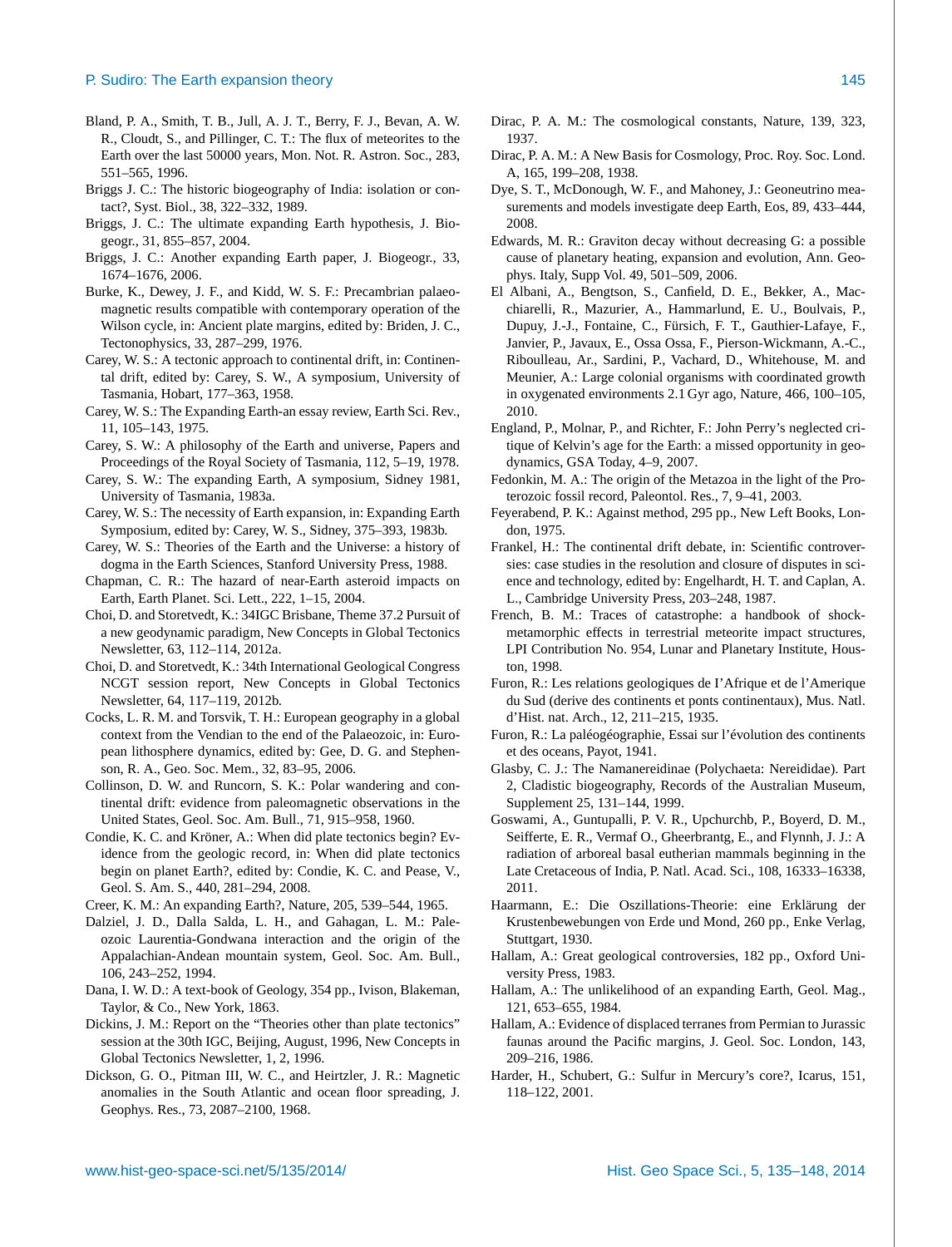- Heezen, B. C.: Géologie sous-marine et déplacements des continents, Colloques Internationales Centre National Recherche Scientifique, 82, Nice-Villefranche, 295–304, 1959.
- Heezen, B. C. and Fornari, D. J.: Geological map of the Pacific Ocean, in: Initial reports of the Deep Sea Drilling Project, edited by: Andrews, J. E., Packham, G., and Herring, J., 30, Back-Pocket Foldouts, 1975.
- Heirtzler, J. R., Dickson, G. O., Herron, E. M., Pitman III, W. C., and Le Pichon, X.: Marine magnetic anomalies, geomagnetic field reversals, and motions of the ocean floor and continents, J. Geophys. Res., 73, 2119–2136, 1968.
- Hess, H. H.: History of Ocean Basins, in: Petrologic studies: a volume to honor of A. F. Buddington, edited by: Engel, A. E. J., James, H. L., and Leonard, B. F., Geol. Soc. Am., 599–620, 1962.
- Hickman, A. H. and Van Kranendonk, M. J.: Early Earth evolution: evidence from the 3.5–1.8 Ga geological history of the Pilbara region of Western Australia, Episodes, 35, 283–297, 2012.
- Holloway, J. D. and Hall, R.: SE Asian gelogy and biogeography: an introduction, in: Biogeography and geological evolution of SE Asia, edited by: Hall R. and Holloway J. D., 1–23, Backhuys Publishers, Leiden, 1998.
- Holmes, A.: The age of the Earth, 228 pp., Harper, London, 1913.
- Holmes, A.: A review of the continental drift hypothesis, Mining Mag., 40, 205–209, 1929.
- Holmes, A.: Radioactivity and Earth movements, Transactions of the Geological Society of Glasgow, 18, 559–606, 1931.
- Holmes, A.: Principles of physical geology, 1288 pp., Ronald Press, New York, 1965.
- Hongzhen, W., Jahn, B., and Shilong, M.: Proceedings of the 30th international Geological Congress, Volume 1, Origin and history of the Earth, 213, 1997.
- Hospers, J. and Van Andel, S. I.: Palaeomagnetism and the hypothesis of an expanding Earth, Tectonophysics, 5, 5–24, 1967.
- Hoyle, F.: A new model for the expanding Universe, Monthly Notices of the Royal Astronomical Society, 108, 372–382, 1948.
- Hoyle, F., Burbidge, G., and Narlikar, J. V.: A quasi-steady state cosmological model with creation of matter, Astrophys. J., 410, 437–457, 1993.
- Huang, Y., Chubakov, V., Mantovani, F., Rudnick, R. L., and Mc-Donough, W. F.: A reference Earth model for the heat-producing elements and associated geoneutrino flux, Geochem. Geophy. Geosy., 14, 1–27, 2013.
- Joly, J.: Uranium and geology-II, Science, New Series, 28, 737–743, 1908.
- Joly, J.: Radioactivity and geology, 287 pp., Constable & Co., London, 1909.
- Joly, J.: The surface history of the Earth, in: On the nature and origin of the Earth's surface structure, edited by: Joly, J. and Poole, J. H. J., Philos. Mag., 5, 1233–1246, 1925.
- Jordan, P.: Die Expansion der Erde Folgerungen aus der Diracschen Gravitationshypothese, Die Wissenschaft, 1966.
- Jordan, P.: The Expanding Earth, in: The physicist's conception of nature, edited by: Mehra, J., Reidel Publishing Co., Dordrecht, 60–70, 1973.
- Karner, D. B., Levine, J. B., Muller, R. A., Asaro, F., Ram, M., and Stolz, R. M.: Extraterrestrial accretion from the GISP2 ice core, Geochim. Cosmochim. Ac., 67, 751–763, 2003.
- Kasting, J. F.: Earth's early atmosphere, Science, 259, 920–926, 1993.
- Kelvin Lord (William Thomson): On the secular cooling of the Earth, T RSE, 23, 167–169, 1864.
- Korhonen, J. V., Faihead, J. D., Hamoudi, M., Lesur, V., Mandea, M., Maus, S., Purucker, M., Ravat, D., Sazonova, T., and Thebault, E.: Magnetic anomaly map of the world, CCGM – CGMW, 2007.
- Kuhn, T. S.: The structure of scientific revolutions, 264 pp., University of Chicago Press, 1962.
- Lakatos, I.: The methodology of scientific research programmes: philosophical papers volume 1, Cambridge University Press, 1978.
- Lammer, H., Kasting, J. F., Chassefière, E., Johnson, R. E., Kulikov, Y. N., and Tian, F.: Atmospheric escape and evolution of terrestrial planets and satellites, Space Sci. Rev., 139, 399–436, 2008.
- Lindemann, B.: Kettengebirge, kontinentale Zerspaltung und Erdexpansion, 186 pp., Fischer Verlag, Jena, 1927.
- Lunine, J. I.: Physical conditions on the early Earth, Phil. Trans. R. Soc. B, 361, 1721–1731, 2006.
- Margulis, L. and Lovelock, J. E.: Biological modulation of the Earth's atmosphere, Icarus, 21, 471–489, 1974.
- Marshall, L. G.: Land Mammals and the Great American Interchange, Am. Sci., 76, 380–388, 1988.
- Maxlow, J.: Quantification of an Archean to Recant Earth expansion process: a review of current research, New concepts in global tectonics, 22, 13–21, 2002.
- Maxlow, J.: Global expansion tectonics. The theory of the increasing gravity, Ettore Majorana Foundation and Centre for Scientific Culture, 37th Interdisciplinary Workshop of the International School of Geophysics Erice, Sicily, Extended Abstracts Book, 69–73, 2011.
- Maxlow, J.: Global expansion tectonics: a significant challenge for physics, Proceedings of the NPA, 9, 363–373, 2012.
- McCarthy, D.: The trans-Pacific zipper effect: disjunct sister taxa and matching geological outlines that link the Pacific margins, J. Biogeogr., 30, 1545–1561, 2003.
- McCarthy, D.: Biogeography and scientific revolutions, The Systematist, 25, 3–12, 2005a.
- McCarthy, D.: Biogeographical and geological evidence for a smaller, completely enclosed Pacific basin in the Late Cretaceous, J. Biogeogr., 32, 2161–2177, 2005b.
- McCarthy, D.: Explanations for trans-Pacific disjunctions plausible? Empirical tests of radical dispersalist theories, in: Biogeography in a changing world, edited by: Ebach, M. C. and Tangney, R. S., CRC Press, Boca Raton, 177–198, 2006.
- McCarthy, D.: Are plate tectonic explanations for trans-Pacific disjunctions plausible? Empirical tests of radical dispersalist theories, in: Biogeography in a changing world, edited by: Ebach, M. C. and Tangney, R. S., Systematics Association special volume, 70, 177–195, 2007.
- McCarthy, D., Ebach, M. C., Morrone, J. J., and Parenti, L. R.: An alternative Gondwana: biota links South America, New Zealand and Australia, Biogeografía, 2, 2–12, 2007.
- McKenna, M. C.: Holarctic landmass rearrangement, cosmic events, and Cenozoic terrestrial organisms, Annals of the Missouri Botanical Garden, 70, 459–489, 1983.
- Menard, H. W.: The deep-ocean floor, Sci. Am., 221, 126–142, 1969.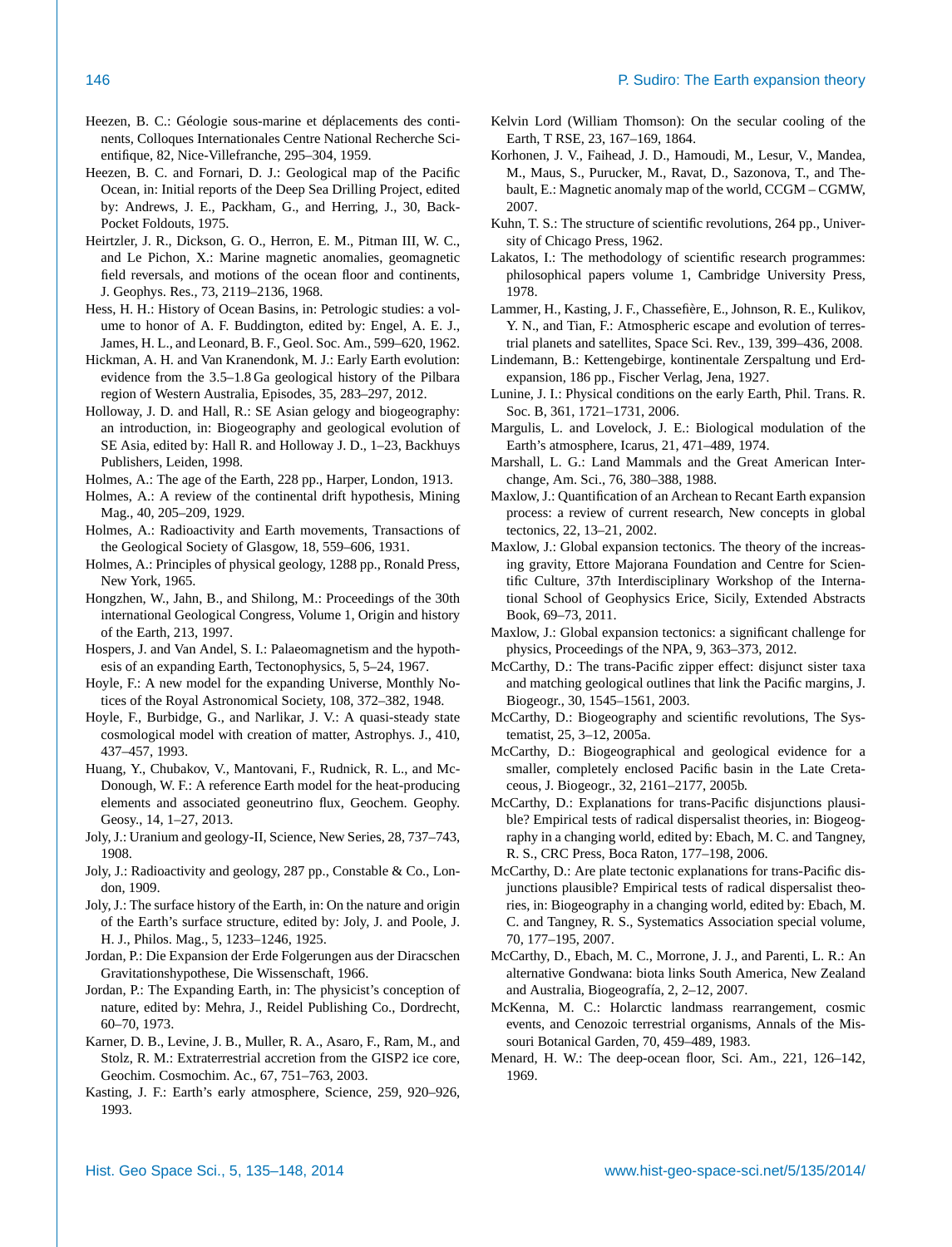- Meert, J. G. and Torsvik, T. H.: The making and unmaking of a supercontinent: Rodinia revisited, Tectonophysics, 375, 261–288, 2003.
- Mojzsis, S. J., Arrhenius, G., McKeegan, K. D., Harrison, T. M., Nutman, A. P., and Friend, C. R. L.: Evidence for life on Earth by 3800 million years ago, Nature, 384, 55–59, 1996.
- Morgan, W. J.: Rises, trenches, great faults, and crustal blocks, J. Geophys. Res., 73, 1959–1982, 1968.
- Moss, S. J. and Wilson, M. E. J.: Biogeographic implications of the Tertiary palaeogeographic evolution of Sulawesi and Borneo, in: Biogeography and geological evolution of SE Asia, edited by: Hall, R. and Holloway, J. D., Backhuys Publishers, Leiden, 133– 163, 1998.
- Mueller, R. D., Roest, W. R., Royer, J.-Y., Gahagan, L. M., and Sclater, J. G.: A digital age map of the ocean floor, SIO Reference Series, 93–30, 1993.
- Næraa, T., Scherstén, A., Rosing, M. T., Kemp, A. I. S., Hoffmann, J. E., Kokfelt, T. F., and Whitehouse, M. J.: Hafnium isotope evidence for a transition in the dynamics of continental growth 3.2?Gyr ago, Nature, 485, 627–630, 2012.
- Netman, A. P., Mojzsis, S. J., and Friend, C. R.: Recognition of  $\geq$  3850 Ma water-lain sediments in West Greenland and their significance for the early Archean Earth, Geochim. Cosmochim. Ac., 61, 2475–2484, 1997.
- Noonan, B. P. and Sites Jr., J. W.: Tracing the origins of iguanid lizards and boine snakes of the Pacific, Am. Nat., 175, 61–72, 2010.
- Nystuen, J. P., Andresen, A., Kumpulainen, R. A., and Siedlecka, A.: Neoproterozoic basin evolution in Fennoscandia, East Greenland and Svalbard, Episodes, 31, 35–43, 2008.
- Oreskes, N.: The rejection of continental drift, Hist. Stud. Phys. Biol., 18, 311–348, 1988.
- Owen, H. G.: Continental displacement and expansion of the Earth during the Mesozoic and Cenozoic, Phil. Trans. R. Soc. A, 281, 223–291, 1976.
- Owen, H. G.: Constant dimensions or an expanding Earth, in: The evolving Earth, edited by: Cocks, L. R. M. British Museum (Natural History) and Cambridge University Press, 179–192, 1981.
- Owen, H. G.: Ocean-floor spreading evidence of global expansion, in: The expanding Earth, edited by: Carey, S. W., A symposium; Sidney 1981, University of Tasmania, 31–58, 1983.
- Patterson, C. and Owen, H. G.: Indian isolation or contact? A response to Briggs. Syst. Biol., 40, 96–100, 1991.
- Penzias, A. A. and Wilson, R. W.: A measurement of excess antenna temperature at 4080 Mc/s, Astrophys. J., 142, 419–421, 1965.
- Peucker-Ehrenbrink, B.: Accretion of extraterrestrial matter during the last 80 million years and its effect on the marine osmium isotope record, Geochim. Cosmochim. Ac., 60, 3187–3196, 1996.
- Pitman III, W. C. and Heirtzler, J. R.: Magnetic anomalies over the Pacific-Antarctic Ridge, Science, 154, 1164–1171, 1966.
- Popper, K.: The logic of scientific discovery, 484 pp., Routledge, New York, 1959.
- Righter, K. and O'Brien, D. P.: Terrestrial planet formation, P. Natl. Acad. Sci., 108, 19165–19170, 2011.
- Rubie, D. C., Nimmo, F., and Melosh, H. J.: Formation of Earth's core, in: Treatise on geophysics Vol. 9: Evolution of the Earth, edited by: Stevenson, D. J., Elsevier, Amsterdam, 51–90, 2007.
- Runcorn, S. K.: Paleomagnetic comparisons between Europe and North America, Proc. Geol. Assoc. Canada, 8, 77–85, 1956.
- Ruse, M.: What kind of revolution occurred in geology? PSA: Proceedings of the biennial meeting of the Philosophy of Science Association. Volume two: symposia and invited papers, 240–273, 1978.
- Sanmartín, I. and Ronquist, F.: Southern hemisphere biogeography inferred by event-based models: plant versus animal patterns, Syst. Biol., 53, 216–243, 2004.
- Sanmartín, I., Wanntorp, L., and Winkworth, R. C.: West Wind Drift revisited: testing for directional dispersal in the Southern Hemisphere using event-based tree fitting, J. Biogeogr., 1–19, 2006.
- Saxena, S. K.: Thermodynamic modeling of the Earth's interior, Elements, 6, 321–325, 2010.
- Scalera, G.: Paleogeographical reconstructions compatible with Earth dilatation, Ann. Geophys. Italy, 41, 819–825, 1998.
- Scalera, G.: Samuel Warren Carey, Campbelltown, November 1, 1911 – Hobart, March 2002, Commemorative memoir, in: Why expanding Earth? A book in honour of O.C. Hilgenberg, edited by: Scalera, G. and Jacob, K.-H., INGV, 85–95, 2003a.
- Scalera, G.: The expanding Earth: a sound idea for the new millennium, in: Why expanding Earth? A book in honour of O.C. Hilgenberg, edited by: Scalera, G. and Jacob, K.-H., INGV, Rome, 181–232, 2003b.
- Scalera, G.: A new interpretation of the Mediterranean arcs: mantle wedge intrusion instead of subduction, Boll. Soc. Geol. Ital., Volume Speciale, 5, 129–147, 2005a.
- Scalera, G.: The global paleogeographic reconstruction of the Triassic and the paleoposition of India, GNGTS – Atti del 18◦ Convegno Nazionale, 181–232, 2005b.
- Scalera, G.: TPW and Polar Motion as due to an asymmetrical Earth expansion, Ann Geophys Italy, Supp., 49, 483–500, 2006.
- Scalera, G.: Fossils, frogs, floating islands and expanding Earth in changing-radius cartography. A comment to a discussion on Journal of Biogeography, Ann. Geophys. Italy, 50, 789–798, 2007a.
- Scalera, G.: Geodynamics of the Wadati-Benioff zone earthquakes: the 2004 Sumatra earthquake and other great earthquakes, Geofísica Internacional, 46, 19–50, 2007b.
- Scalera, G.: Earthquakes, phase chenges, fold belts: from Apennines to a global perspective, GeoActa Special Publication, 3, 25–43, 2010.
- Scalera, G., Boschi, E., and Cwojdzinski, S.: The Earth expansion evidence – A challenge for Geology, Geophysics and Astronomy, Selected contributions to the Interdisciplinary Workshop of the 37th International School of Geophysics Erice, Sicily, 2012.
- Schopf, J. W., Kudryavtsev, A. B., Czaja, A. D., and Tripathi, A. B.: Evidence of Archean life: stromatolites and microfossils, Precambrian. Res., 158, 141–155, 2007.
- Schellart, W. P. and Rawlinson, N.: Convergent plate margin dynamics: new perspectives from structural geology, geophysics and geodynamic modelling, Tectonophysics, 483, 4–19, 2010.
- Seager, S., Kuchner, M., Hier-Majumder, C. A., and Militzer, B.: Mass-radius relationships for solid exoplanets, Astrophys. J., 669, 1279–1297, 2007.
- Shneiderov, A. J.: The exponential law of gravitation and its effects on seismological and tectonic phenomena, Transactions Am. Geoph. Un., 3, 61–88, 1943.
- Simpson, G. G.: Mammals and the nature of continents, Am. J. Sci., 241, 1–31, 1943.